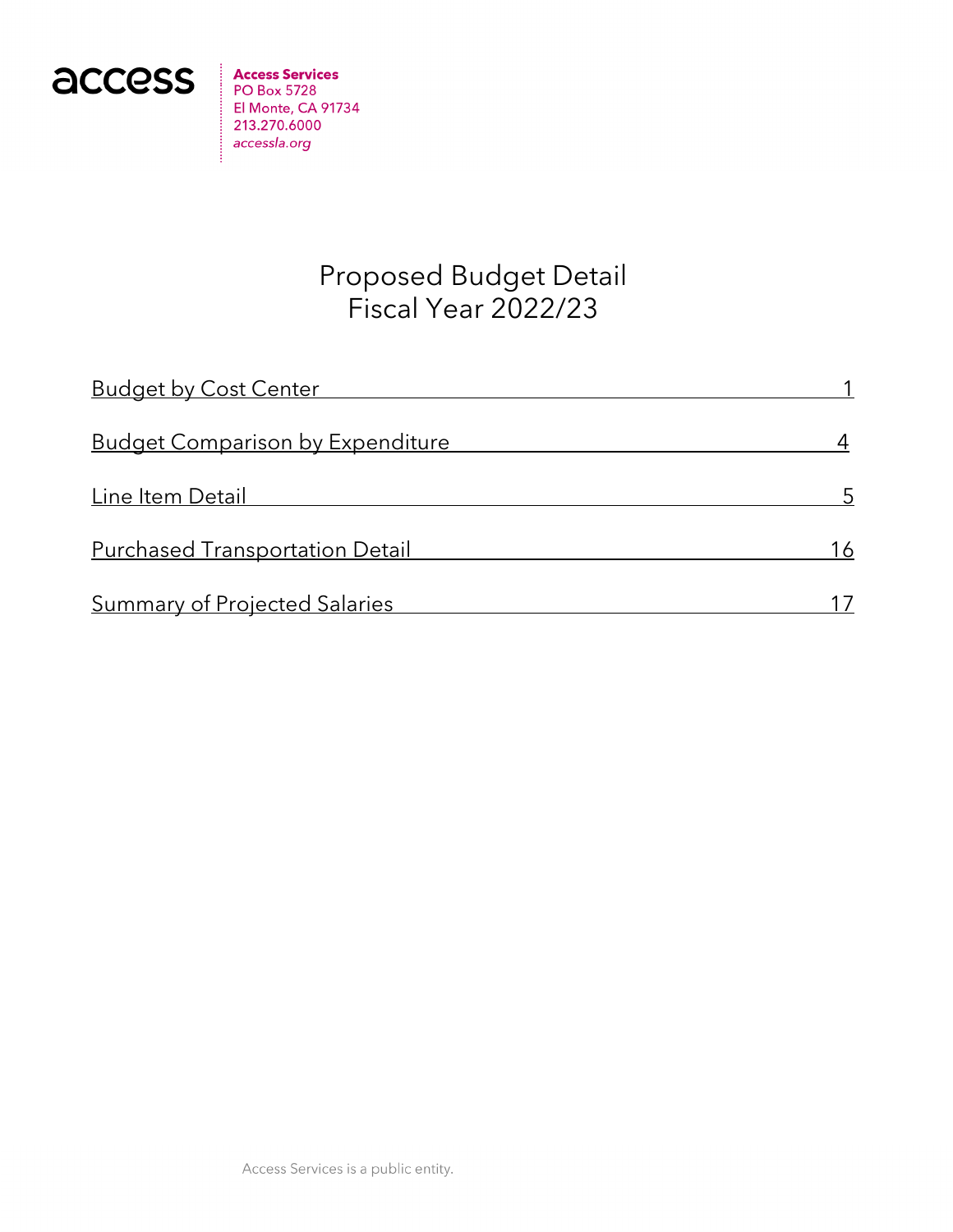|                                      | <b>Expenses</b> | % of Total<br><b>Budget</b> | % of Oper.<br>Costs |
|--------------------------------------|-----------------|-----------------------------|---------------------|
| <b>CONTRACT OPERATIONS</b>           |                 |                             |                     |
| Purchased Transportation             | \$178,056,559   | 70.7%                       | 81.6%               |
| Insurance                            | \$7,486,392     | 3.0%                        | 3.4%                |
| <b>Contracted Customer Service</b>   | \$2,161,406     | 0.9%                        | 1.0%                |
| Salaries & Related Expense           | \$957,568       | 0.4%                        | 0.4%                |
| Network & Telecom Maintenance        | \$754,942       | 0.3%                        | 0.3%                |
| <b>Vehicle Costs</b>                 | \$363,000       | 0.1%                        | 0.2%                |
| Communications                       | \$235,920       | 0.1%                        | 0.1%                |
| Security                             | \$200,000       | 0.1%                        | 0.1%                |
| <b>Professional Services</b>         | \$127,200       | 0.1%                        | 0.1%                |
| Office Rent                          | \$59,256        | 0.0%                        | 0.0%                |
| Promotions/Events                    | \$35,004        | 0.0%                        | 0.0%                |
| <b>Printed Materials</b>             | \$12,504        | 0.0%                        | 0.0%                |
| Office/Kitchen Supplies              | \$7,452         | 0.0%                        | 0.0%                |
| <b>Travel and Conference</b>         | \$2,004         | 0.0%                        | 0.0%                |
| <b>CONTRACT OPERATIONS Total</b>     | \$190,459,207   | 75.6%                       | 87.3%               |
| <b>CONTRACT MANAGEMEMT</b>           |                 |                             |                     |
| Salaries & Related Expense           | \$2,509,581     | 1.0%                        | 1.2%                |
| <b>Travel Training</b>               | \$946,978       | 0.4%                        | 0.4%                |
| Promotions/Events                    | \$447,052       | 0.2%                        | 0.2%                |
| <b>Printed Materials</b>             | \$168,000       | 0.1%                        | 0.1%                |
| Office Rent                          | \$156,612       | 0.1%                        | 0.1%                |
| Communications                       | \$153,120       | 0.1%                        | 0.1%                |
| <b>Vehicle Costs</b>                 | \$84,996        | 0.0%                        | 0.0%                |
| Insurance                            | \$41,472        | 0.0%                        | 0.0%                |
| Postage/Mailing                      | \$26,004        | 0.0%                        | 0.0%                |
| <b>Professional Services</b>         | \$21,996        | 0.0%                        | 0.0%                |
| Other Related Employee Expense       | \$18,000        | 0.0%                        | 0.0%                |
| <b>Travel and Conference</b>         | \$8,004         | 0.0%                        | 0.0%                |
| Office/Kitchen Supplies              | \$6,780         | 0.0%                        | 0.0%                |
| Other Expense                        | \$4,200         | 0.0%                        | 0.0%                |
| <b>Business Meetings &amp; Meals</b> | \$480           | 0.0%                        | 0.0%                |
| <b>CONTRACT MANAGEMENT Total</b>     | \$4,593,275     | 1.8%                        | 2.1%                |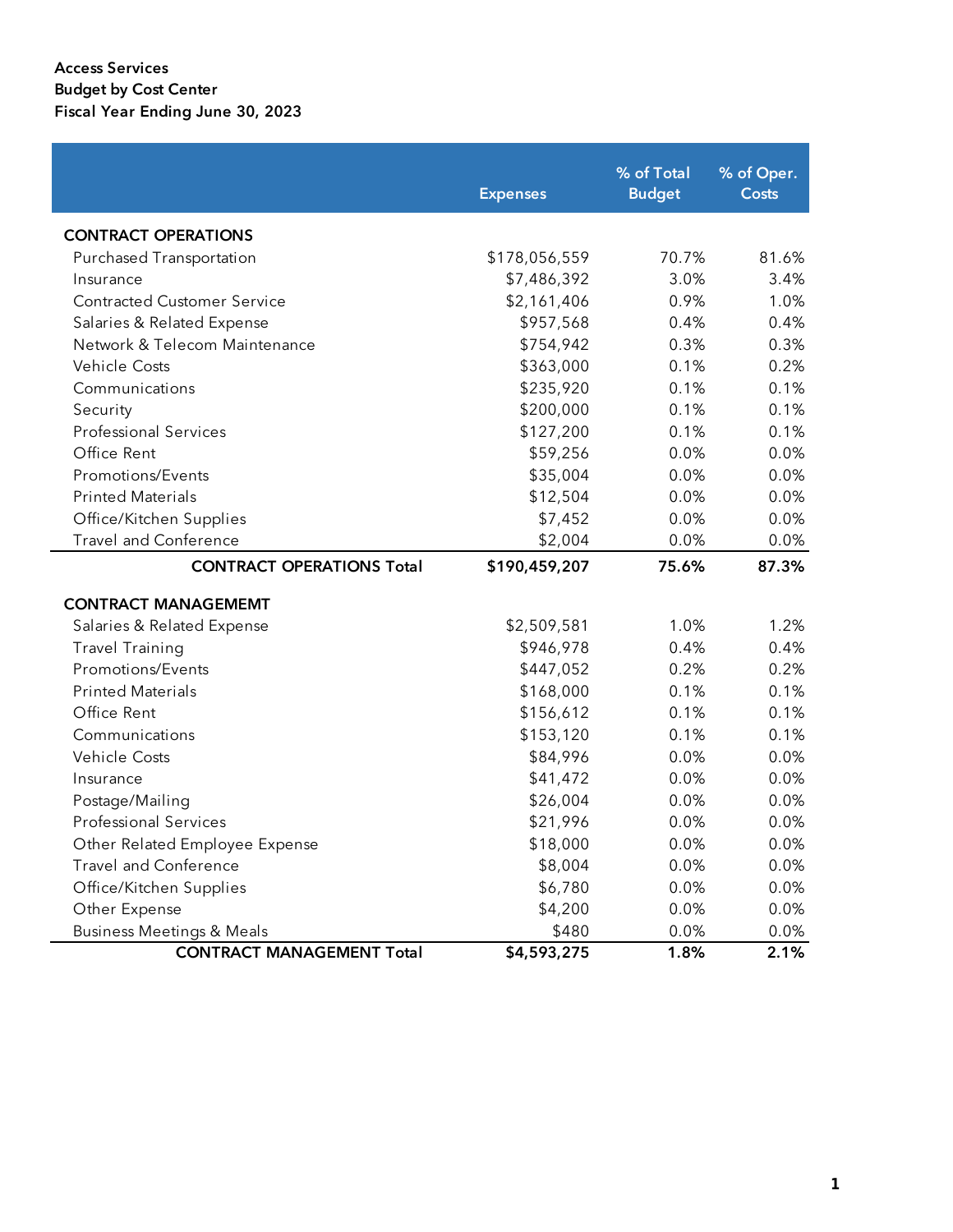|                                      | <b>Expenses</b> | % of Total<br><b>Budget</b> | % of Oper.<br><b>Costs</b> |
|--------------------------------------|-----------------|-----------------------------|----------------------------|
| <b>ELIGIBILITY</b>                   |                 |                             |                            |
| <b>Eligibility and Appeals</b>       | \$6,234,443     | 2.5%                        | 2.9%                       |
| Purchased Transportation             | \$3,459,775     | 1.4%                        | 1.6%                       |
| Office Rent                          | \$504,216       | 0.2%                        | 0.2%                       |
| Salaries & Related Expense           | \$478,828       | 0.2%                        | 0.2%                       |
| <b>Printed Materials</b>             | \$405,000       | 0.2%                        | 0.2%                       |
| Postage/Mailing                      | \$219,996       | 0.1%                        | 0.1%                       |
| Communications                       | \$164,040       | 0.1%                        | 0.1%                       |
| Tether Program                       | \$93,739        | 0.0%                        | 0.0%                       |
| Insurance                            | \$84,204        | 0.0%                        | 0.0%                       |
| Repair & Maintenance                 | \$50,200        | 0.0%                        | 0.0%                       |
| Promotions/Events                    | \$38,568        | 0.0%                        | 0.0%                       |
| <b>Professional Services</b>         | \$15,000        | 0.0%                        | 0.0%                       |
| Office/Kitchen Supplies              | \$5,340         | 0.0%                        | 0.0%                       |
| Network & Telecom Maintenance        | \$4,200         | 0.0%                        | 0.0%                       |
| <b>Travel and Conference</b>         | \$2,496         | 0.0%                        | 0.0%                       |
| <b>Business Meetings &amp; Meals</b> | \$720           | 0.0%                        | 0.0%                       |
| Other Expense                        | \$600           |                             |                            |
| <b>ELIGIBILITY Total</b>             | \$11,761,365    | 4.7%                        | 5.4%                       |
| <b>CTSA</b>                          |                 |                             |                            |
| Salaries & Related Expense           | \$475,222       | 0.2%                        | 0.2%                       |
| Other Expense                        | \$37,600        | 0.0%                        | 0.0%                       |
| Communications                       | \$20,520        | 0.0%                        | 0.0%                       |
| Office Rent                          | \$16,932        | 0.0%                        | 0.0%                       |
| Postage/Mailing                      | \$6,000         | 0.0%                        | 0.0%                       |
| Promotions/Events                    | \$4,284         | 0.0%                        | 0.0%                       |
| <b>Travel and Conference</b>         | \$2,004         | 0.0%                        | 0.0%                       |
| Office/Kitchen Supplies              | \$1,608         | 0.0%                        | 0.0%                       |
| <b>Business Meetings &amp; Meals</b> | \$1,200         | 0.0%                        | 0.0%                       |
| Insurance                            | \$1,188         | 0.0%                        | 0.0%                       |
| <b>CTSA Total</b>                    | \$566,558       | 0.2%                        | 0.3%                       |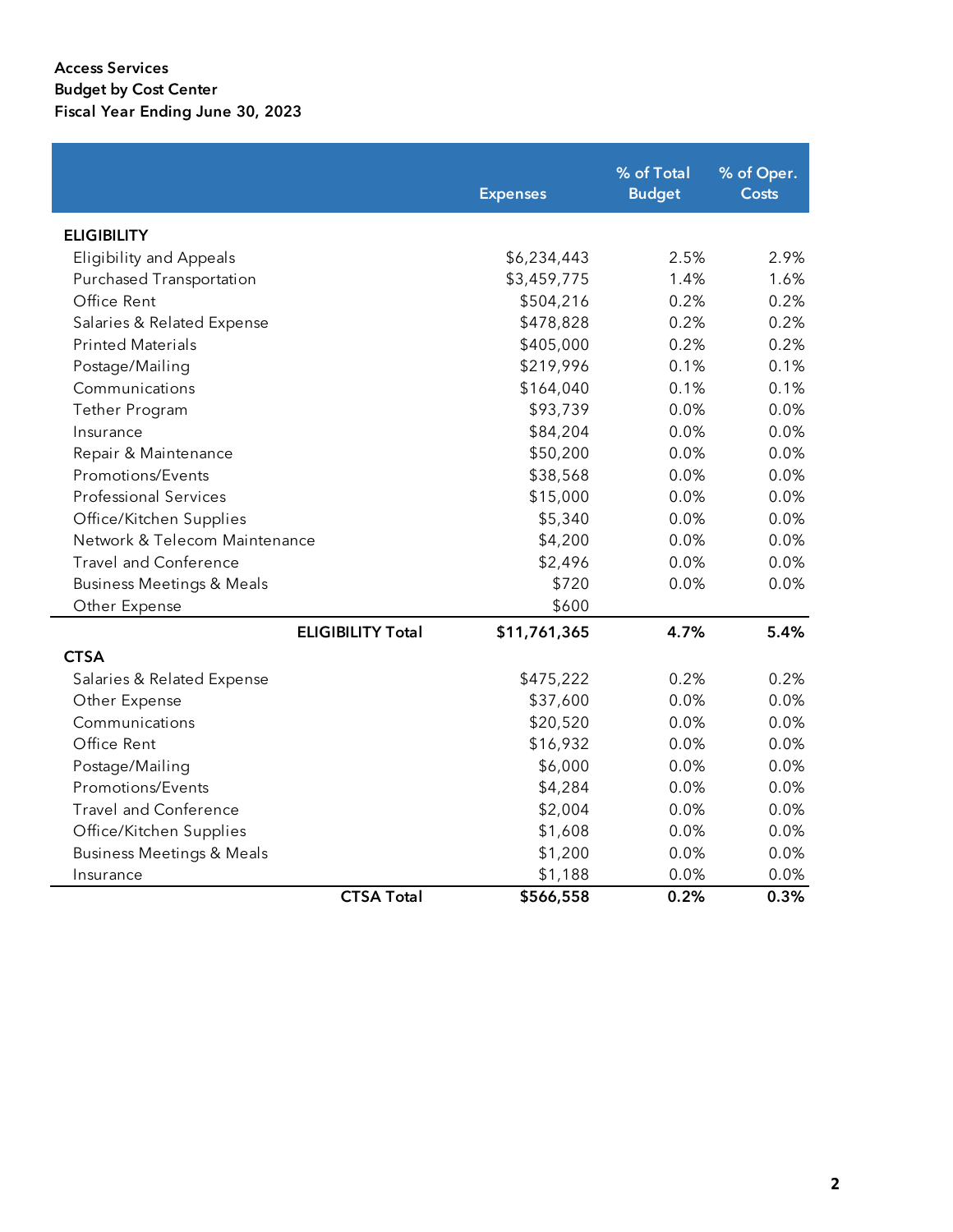Access Services Budget by Cost Center Fiscal Year Ending June 30, 2023

|                                           | <b>Expenses</b> | % of Total<br><b>Budget</b> | % of Oper.<br><b>Costs</b> |
|-------------------------------------------|-----------------|-----------------------------|----------------------------|
| <b>ADMINISTRATION</b>                     |                 |                             |                            |
| Salaries & Related Expense                | \$6,036,327     | 2.4%                        | 2.8%                       |
| <b>Professional Services</b>              | \$1,696,268     | 0.7%                        | 0.8%                       |
| Network & Telecom Maintenance             | \$1,587,927     | 0.6%                        | 0.7%                       |
| Office Rent                               | \$343,392       | 0.1%                        | 0.2%                       |
| Communications                            | \$272,880       | 0.1%                        | 0.1%                       |
| Insurance                                 | \$248,352       | 0.1%                        | 0.1%                       |
| Other Related Employee Expense            | \$93,600        | 0.0%                        | 0.0%                       |
| Other Expense                             | \$84,280        | 0.0%                        | 0.0%                       |
| <b>Travel and Conference</b>              | \$70,008        | 0.0%                        | 0.0%                       |
| <b>Temporary Personnel</b>                | \$66,600        | 0.0%                        | 0.0%                       |
| <b>Business Meetings &amp; Meals</b>      | \$57,600        | 0.0%                        | 0.0%                       |
| Postage/Mailing                           | \$41,400        | 0.0%                        | 0.0%                       |
| <b>Board Compensation</b>                 | \$36,900        | 0.0%                        | 0.0%                       |
| Promotions/Events                         | \$31,284        | 0.0%                        | 0.0%                       |
| Office/Kitchen Supplies                   | \$26,836        | 0.0%                        | 0.0%                       |
| <b>Printed Materials</b>                  | \$12,504        | 0.0%                        | 0.0%                       |
| Repair & Maintenance                      | \$6,000         | 0.0%                        | 0.0%                       |
| <b>ADMINISTRATION Total</b>               | \$10,712,158    | 4.3%                        | 4.9%                       |
| <b>Total Operating Budget</b>             | \$218,092,562   | 86.6%                       |                            |
| Capital                                   |                 |                             |                            |
| Capital - Federal                         | \$11,743,857    | 4.7%                        |                            |
| Capital - Local                           | \$22,038,470    | 8.7%                        |                            |
| <b>CAPITAL Total</b>                      | \$33,782,327    | 13.4%                       |                            |
| <b>Total Operating and Capital Budget</b> | \$251,874,890   |                             |                            |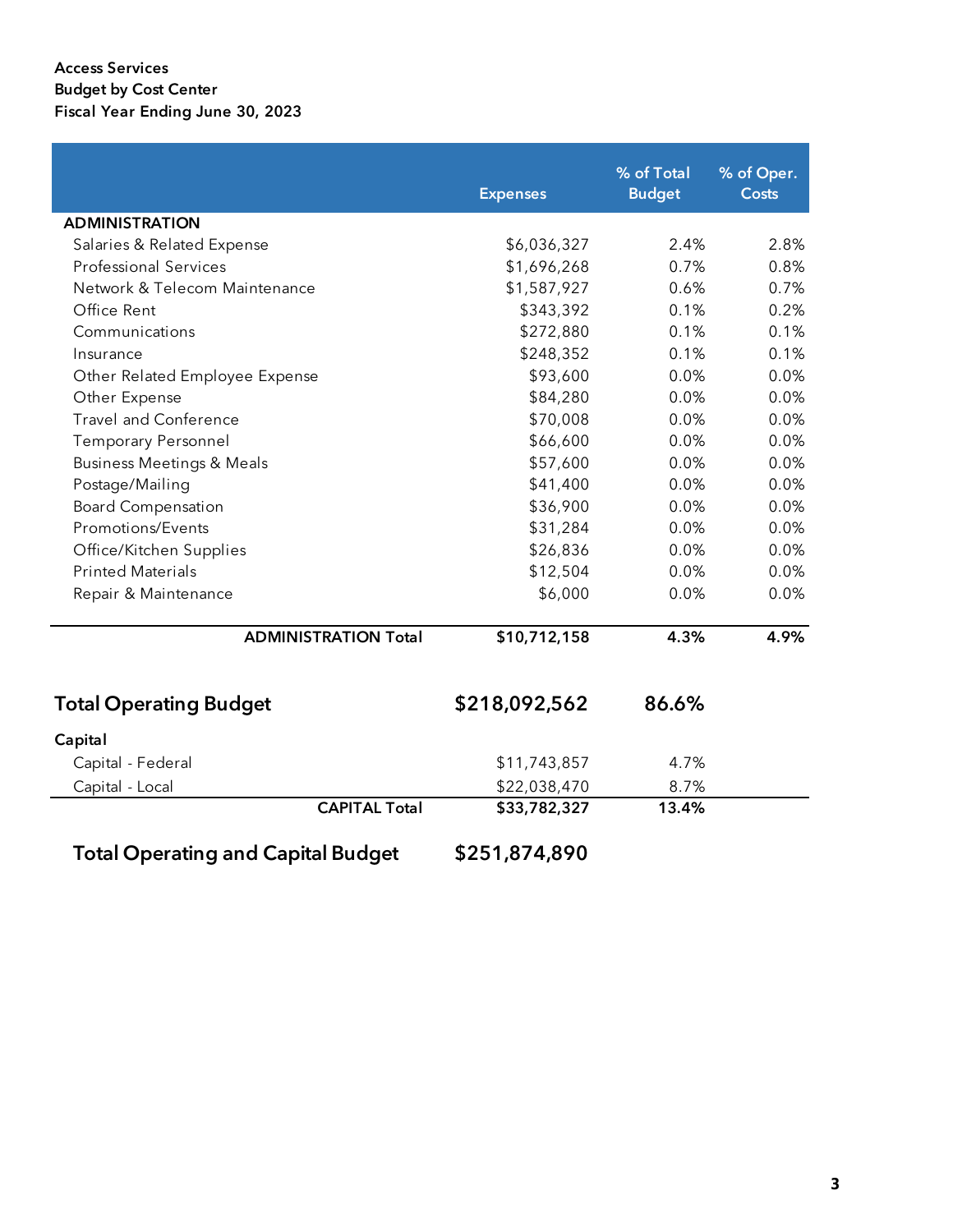| Category                                          | <b>FY22 Projection</b> | <b>FY22 Budget</b> | <b>FY23 Budget</b> |
|---------------------------------------------------|------------------------|--------------------|--------------------|
| <b>Purchased Transportation</b>                   | \$146,010,429          | \$169,100,800      | \$181,516,334      |
| Salaries & Related Expense                        | \$8,998,271            | \$9,524,491        | \$10,457,526       |
| Insurance                                         | \$7,457,550            | \$7,028,628        | \$7,861,608        |
| <b>Eligibility and Appeals</b>                    | \$4,339,695            | \$6,040,752        | \$6,234,443        |
| Network & Telecom Maintenance                     | \$1,631,669            | \$1,549,612        | \$2,347,069        |
| <b>Contracted Customer Service</b>                | \$2,097,471            | \$2,160,549        | \$2,161,406        |
| <b>Professional Services</b>                      | \$1,696,569            | \$1,646,352        | \$1,860,464        |
| Office Rent                                       | \$1,061,650            | \$1,042,452        | \$1,080,408        |
| <b>Travel Training</b>                            | \$665,344              | \$906,184          | \$946,978          |
| Communications                                    | \$683,005              | \$1,342,434        | \$846,480          |
| <b>Printed Materials</b>                          | \$361,800              | \$598,008          | \$598,008          |
| <b>Promotions/Events</b>                          | \$458,334              | \$391,192          | \$556,192          |
| <b>Vehicle Costs</b>                              | \$441,257              | \$447,996          | \$447,996          |
| Postage/Mailing                                   | \$282,568              | \$293,400          | \$293,400          |
| Security                                          | \$200,000              | \$200,000          | \$200,000          |
| Other Expense                                     | \$92,967               | \$126,680          | \$126,680          |
| Other Related Employee Expense                    | \$66,376               | \$111,600          | \$111,600          |
| Tether Pilot Program                              | \$15,000               | \$180,481          | \$93,739           |
| <b>Travel and Conference</b>                      | \$58,158               | \$84,516           | \$84,516           |
| <b>Temporary Personnel</b>                        | \$8,928                | \$66,600           | \$66,600           |
| <b>Business Meetings &amp; Meals</b>              | \$14,512               | \$60,000           | \$60,000           |
| Repair & Maintenance                              | \$22,983               | \$56,200           | \$56,200           |
| Office/Kitchen Supplies                           | \$19,574               | \$48,016           | \$48,016           |
| <b>Board Compensation</b>                         | \$11,999               | \$36,900           | \$36,900           |
| Provision For Income Tax                          | \$0                    | \$12,000           | \$0                |
| <b>TOTAL OPERATING EXPENDITURES</b>               | \$176,696,110          | \$203,055,843      | \$218,092,562      |
| Year over Year Percent Change                     | 17.3%                  | 34.8%              | 23.4%              |
| <b>CAPITAL EXPENDITURES</b>                       | \$302,000              | \$16,607,000       | \$33,782,327       |
| <b>TOTAL OPERATING &amp; CAPITAL EXPENDITURES</b> | \$176,998,110          | \$219,662,843      | \$251,874,890      |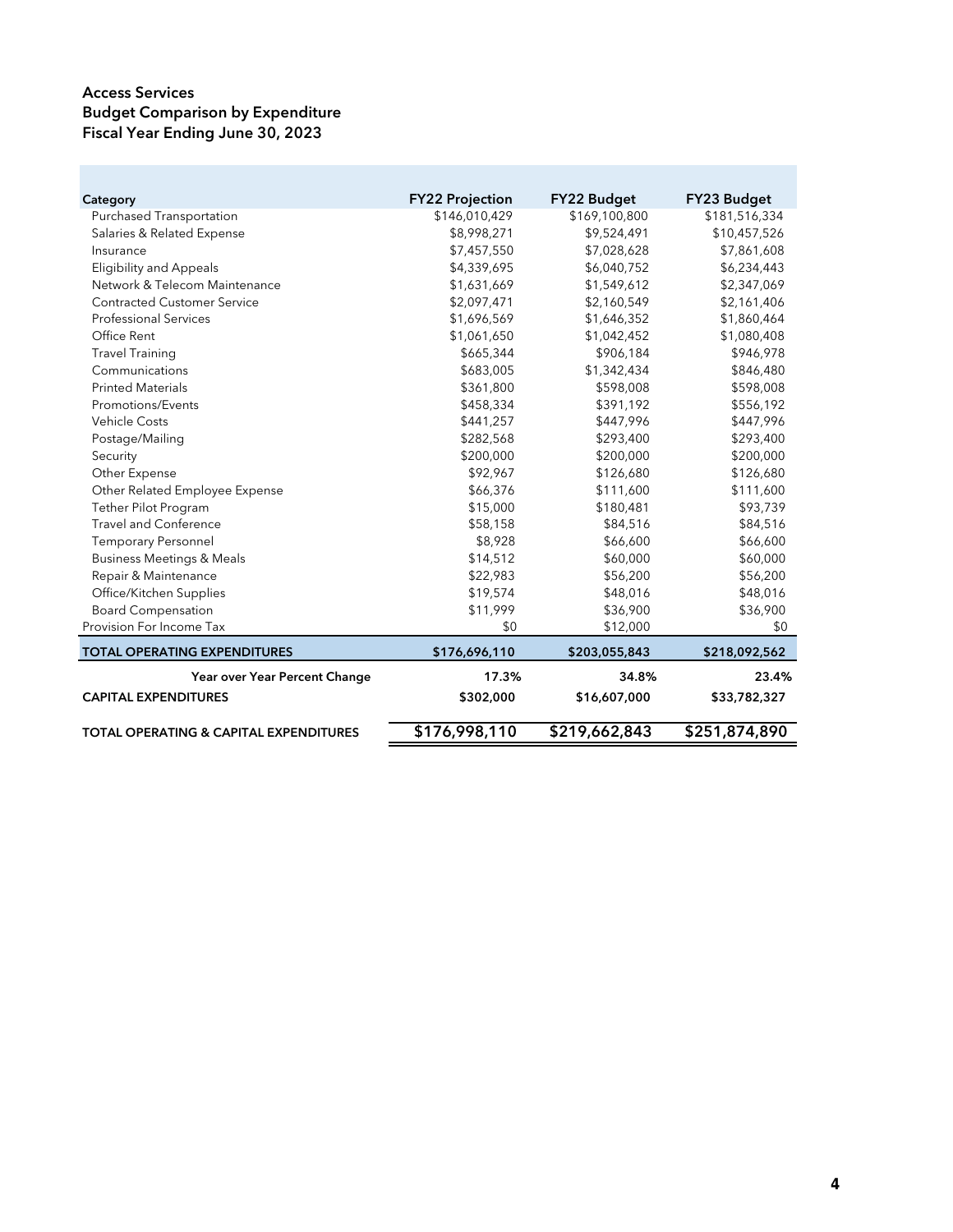|                                       | FY2021/22     | FY2022/23     |
|---------------------------------------|---------------|---------------|
| <b>Income</b>                         | <b>Budget</b> | <b>Budget</b> |
| Federal Section 5310                  | \$71,300,000  | \$73,000,000  |
| LA County Prop C Funds                | \$76,872,470  | \$67,234,813  |
| <b>ARPA Equivalent Funds</b>          | \$30,594,743  | \$49,170,201  |
| Measure M                             | \$12,750,000  | \$15,500,000  |
| Passenger Revenues                    | \$7,038,624   | \$8,621,636   |
| Prior Yr Operating - Prop C           | \$3,161,896   | \$2,387,803   |
| <b>ARPA Funds - Direct Recipient</b>  |               | \$840,000     |
| Federal Section 5317 - Access to Work | \$723,244     | \$576,000     |
| Misc Revenue                          | \$614,866     | \$614,866     |
| Federal Section 5317 - SAE            |               | \$147,244     |
| <b>Income Total</b>                   | \$203,055,843 | \$218,092,562 |
|                                       |               |               |
| Federal 5310 (Carryover in FY23)      | \$15,776,650  | \$11,743,857  |
| Prop C - New                          | \$276,950     | \$21,836,007  |
| Prop C - Carryover                    | \$553,400     | \$202,463     |
| <b>Capital Total</b>                  | \$16,607,000  | \$33,782,327  |
|                                       |               |               |
| <b>Total Funding</b>                  | \$219,662,843 | \$251,874,890 |
|                                       |               |               |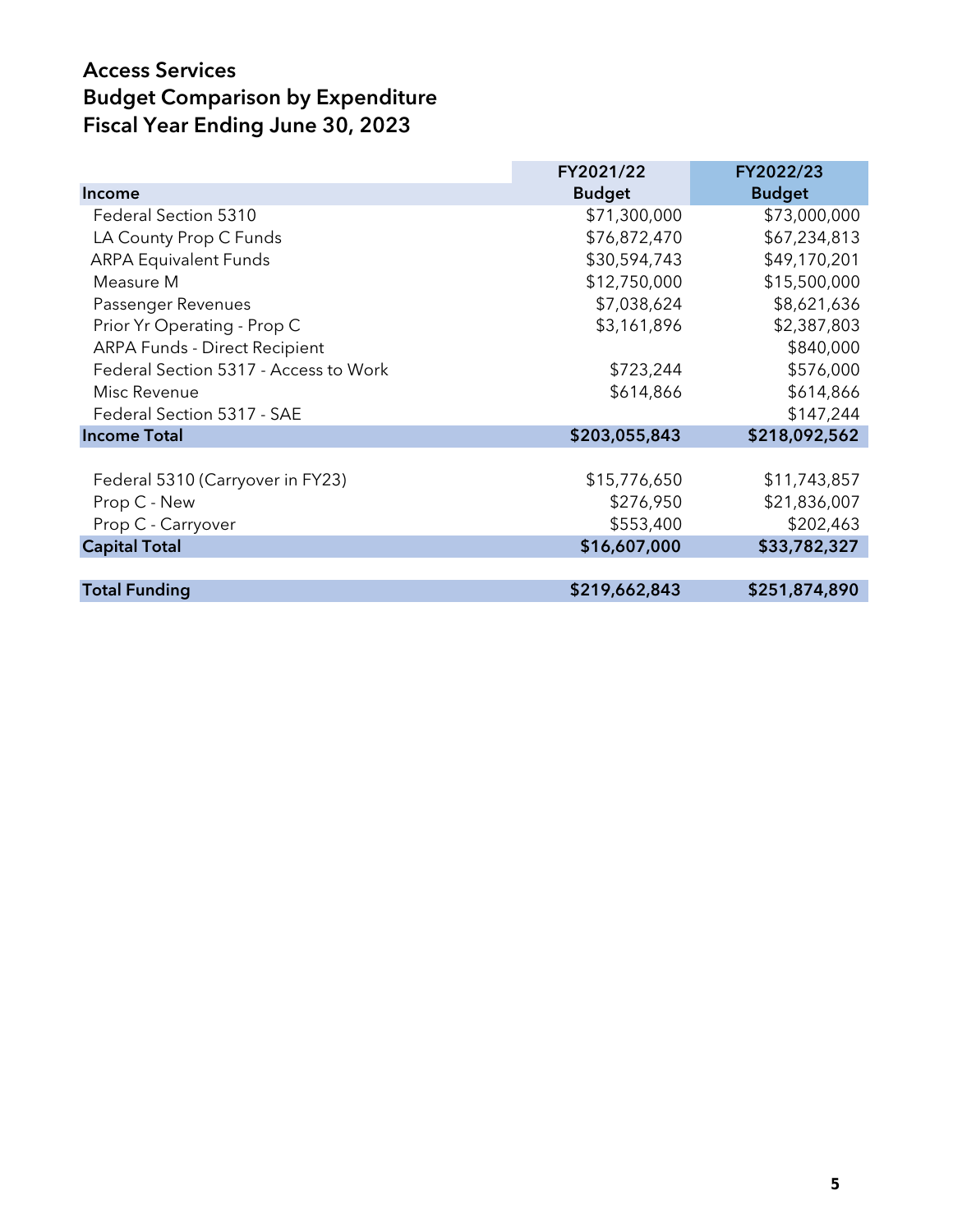| <b>CONTRACT OPERATIONS</b>                     |               |               |
|------------------------------------------------|---------------|---------------|
| <b>Purchased Transportation</b>                |               |               |
| <b>Purchased Transportation</b>                | \$161,121,361 | \$172,341,404 |
| Free Fare Programs                             | \$3,500,604   | \$2,500,000   |
| Fuel                                           | \$250,901     | \$948,173     |
| Purchased Transportation - SAE                 | \$941,309     | \$926,845     |
| <b>Backup Services - Others</b>                | \$38,250      | \$38,250      |
| Purchased Transportation - ATW                 | \$246,120     | \$152,754     |
| Major Component Repair/Fees                    | \$66,000      | \$1,122,000   |
| <b>MTA Shuttle</b>                             | \$33,000      | \$36,000      |
| Vehicle Lease - ATW                            | (\$1,380)     | (\$1,380)     |
| Vehicle Lease - Regular                        | (\$7,488)     | (\$7,488)     |
| <b>Purchased Transportation Total</b>          | \$166,188,677 | \$178,056,559 |
| Insurance                                      |               |               |
| Ins - Umb & Bus Auto                           | \$4,486,848   | \$5,082,552   |
| Ins - Bus Auto/SIR                             | \$1,805,400   | \$1,977,336   |
| Ins - TPA                                      | \$306,696     | \$342,432     |
| Ins - 3rd Pty Empl Prac                        | \$76,764      | \$84,072      |
| <b>Insurance Total</b>                         | \$6,675,708   | \$7,486,392   |
| <b>Contracted Customer Service</b>             |               |               |
| <b>Contracted Customer Service</b>             | \$2,160,549   | \$2,161,406   |
| <b>Contracted Customer Service Total</b>       | \$2,160,549   | \$2,161,406   |
| Salaries & Related Expense                     |               |               |
| Salaries                                       | \$639,134     | \$676,802     |
| Health                                         | \$124,475     | \$124,062     |
| CalPERS Retirement Contribution-Employer       | \$76,322      | \$78,243      |
| <b>CalPERS Retirement Pickup</b>               | \$26,962      | \$27,731      |
| Worker's Compensation                          | \$18,503      | \$19,563      |
| Medicare                                       | \$8,917       | \$9,443       |
| Dental                                         | \$8,669       | \$8,014       |
| CA Unemployment Tax                            | \$4,340       | \$4,340       |
| Qualified Transportation                       | \$4,240       | \$4,240       |
| Life/LTD                                       | \$3,616       | \$3,829       |
| Vision                                         | \$1,228       | \$1,301       |
| <b>Salaries &amp; Related Expense Total</b>    | \$916,406     | \$957,568     |
| Communications                                 |               |               |
| 800 Line Service                               | \$818,303     | \$131,400     |
| T1 - Expense                                   | \$43,200      | \$84,000      |
| Telephone - Cell Phone/Pagers                  | \$8,100       | \$20,520      |
| <b>Communications Total</b>                    | \$869,603     | \$235,920     |
| Network & Telecom Maintenance                  |               |               |
| Computer - Soft License/Maintenance            | \$750,342     | \$667,942     |
| Telephone System Consulting/Maintenance        | \$90,000      | \$63,000      |
| Radio Frequency Lease                          | \$22,560      | \$24,000      |
| <b>Network &amp; Telecom Maintenance Total</b> | \$862,902     | \$754,942     |
| <b>Vehicle Costs</b>                           |               |               |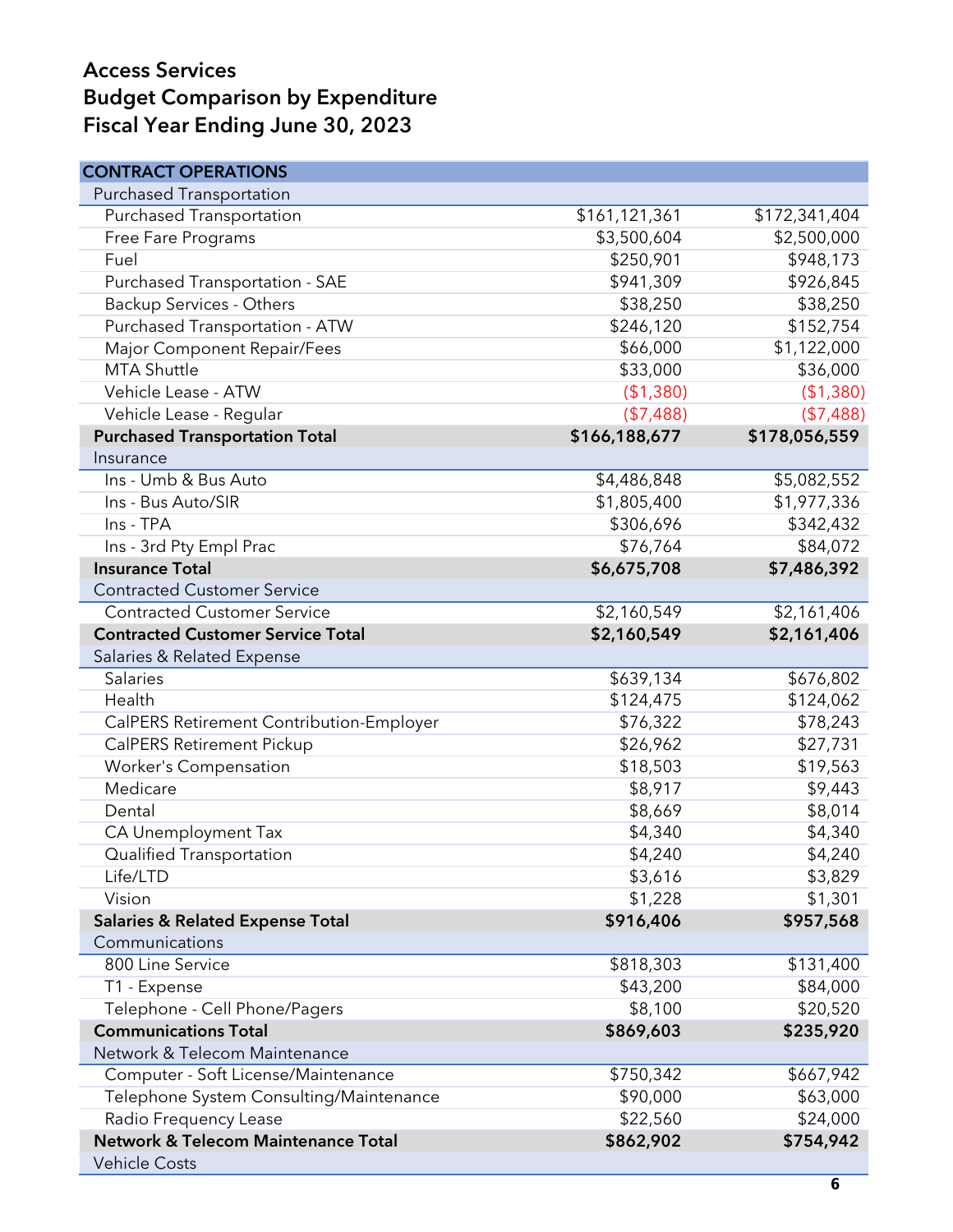| R & M/Other                          | \$240,000     | \$240,000     |
|--------------------------------------|---------------|---------------|
| Consulting                           | \$48,000      | \$48,000      |
| Decaling                             | \$75,000      | \$75,000      |
| <b>Vehicle Costs Total</b>           | \$363,000     | \$363,000     |
| Security                             |               |               |
| <b>Security Contract</b>             | \$200,000     | \$200,000     |
| <b>Security Total</b>                | \$200,000     | \$200,000     |
| <b>Professional Services</b>         |               |               |
| Interpretation/Translation           | \$120,000     | \$120,000     |
| Consulting - Other                   | \$7,200       | \$7,200       |
| <b>Professional Services Total</b>   | \$127,200     | \$127,200     |
| Office Rent                          |               |               |
| Office/Storage Rent                  | \$59,256      | \$59,256      |
| <b>Office Rent Total</b>             | \$59,256      | \$59,256      |
| Promotions/Events                    |               |               |
| Driver Incentive Program             | \$20,004      | \$35,004      |
| <b>Promotions/Events Total</b>       | \$20,004      | \$35,004      |
| <b>Printed Materials</b>             |               |               |
| Pub/Prtng/Cpng                       | \$12,504      | \$12,504      |
| <b>Printed Materials Total</b>       | \$12,504      | \$12,504      |
| Office/Kitchen Supplies              |               |               |
| <b>Office Supplies</b>               | \$5,004       | \$5,004       |
| Kitchen Supplies                     | \$2,448       | \$2,448       |
| <b>Office/Kitchen Supplies Total</b> | \$7,452       | \$7,452       |
| <b>Travel and Conference</b>         |               |               |
| <b>Travel and Conference</b>         | \$2,004       | \$2,004       |
| <b>Travel and Conference Total</b>   | \$2,004       | \$2,004       |
| <b>CONTRACT OPERATIONS Total</b>     | \$178,465,266 | \$190,459,207 |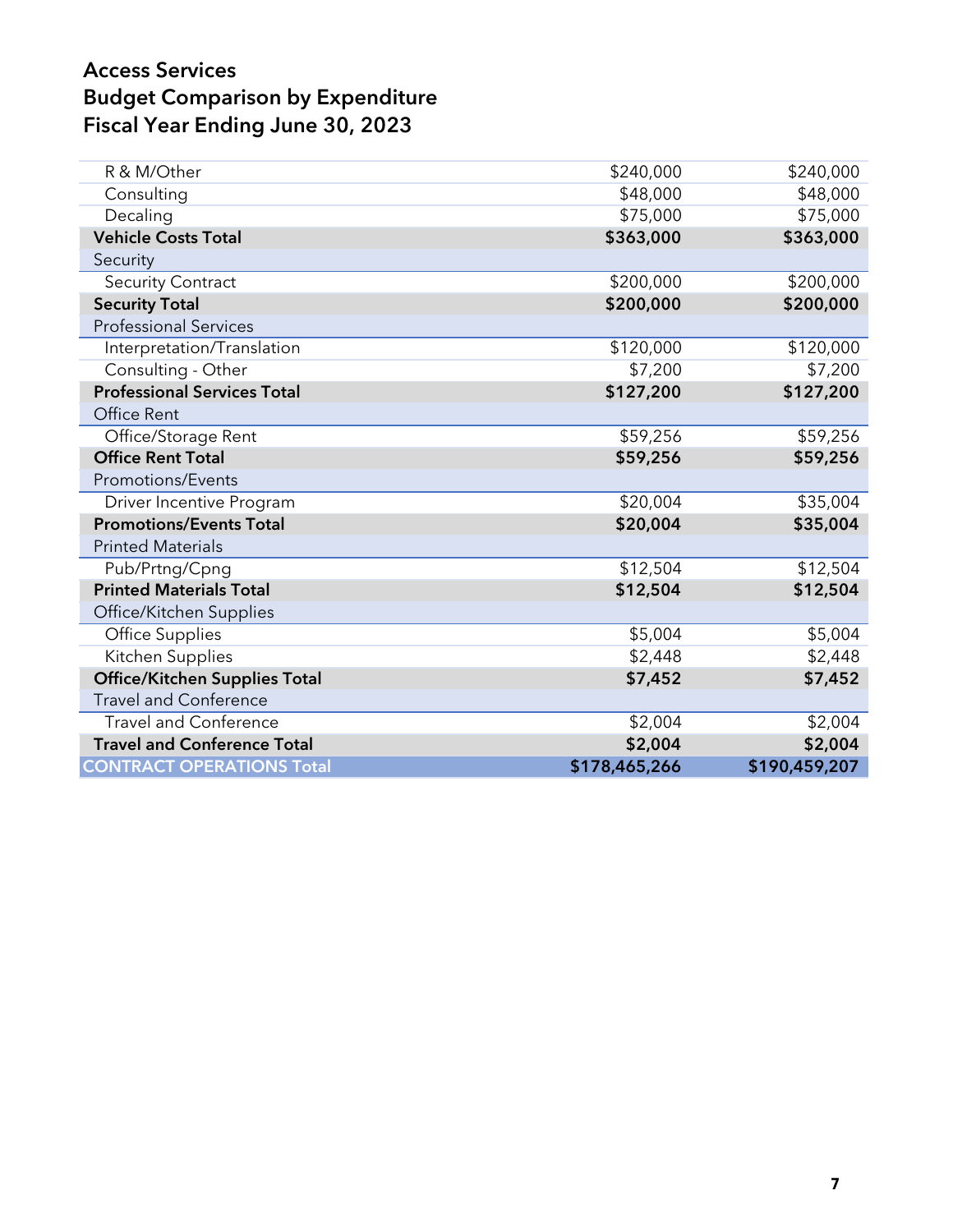| <b>CONTRACT MANAGEMENT</b>                  |             |             |
|---------------------------------------------|-------------|-------------|
| Salaries & Related Expense                  |             |             |
| <b>Salaries</b>                             | \$1,543,287 | \$1,829,834 |
| Health                                      | \$246,841   | \$280,289   |
| CalPERS Retirement Contribution-Employer    | \$180,559   | \$206,630   |
| <b>CalPERS Retirement Pickup</b>            | \$54,527    | \$58,155    |
| Worker's Compensation                       | \$53,127    | \$63,099    |
| Medicare                                    | \$21,296    | \$25,361    |
| Dental                                      | \$11,904    | \$13,416    |
| Qualified Transportation                    | \$8,480     | \$9,328     |
| CA Unemployment Tax                         | \$8,680     | \$9,548     |
| Life/LTD                                    | \$8,636     | \$10,284    |
| Vision                                      | \$3,035     | \$3,637     |
| <b>Salaries &amp; Related Expense Total</b> | \$2,140,371 | \$2,509,581 |
| <b>Travel Training</b>                      |             |             |
| <b>Travel Training</b>                      | \$906,184   | \$946,978   |
| <b>Travel Training Total</b>                | \$906,184   | \$946,978   |
| <b>Promotions/Events</b>                    |             |             |
| Driver Incentive Program                    | \$99,996    | \$249,996   |
| Design                                      | \$87,852    | \$87,852    |
| <b>Promotional Activities</b>               | \$67,000    | \$67,000    |
| <b>Community Meeting</b>                    | \$37,200    | \$37,200    |
| PAX - Compli Fares/Misc Reimb               | \$5,004     | \$5,004     |
| <b>Promotions/Events Total</b>              | \$297,052   | \$447,052   |
| <b>Printed Materials</b>                    |             |             |
| Pub/Prtng/Cpng                              | \$168,000   | \$168,000   |
| <b>Printed Materials Total</b>              | \$168,000   | \$168,000   |
| Office Rent                                 |             |             |
| Office/Storage Rent                         | \$156,612   | \$156,612   |
| <b>Office Rent Total</b>                    | \$156,612   | \$156,612   |
| <b>Vehicle Costs</b>                        |             |             |
| R & M/Other                                 | \$54,996    | \$54,996    |
| Veh - Staff - Gas/Car Wash                  | \$30,000    | \$30,000    |
| <b>Vehicle Costs Total</b>                  | \$84,996    | \$84,996    |
| Communications                              |             |             |
| Telephone - Cell Phone/Pagers               | \$48,600    | \$123,120   |
| T1 - Expense                                | \$33,600    | \$30,000    |
| <b>Communications Total</b>                 | \$82,200    | \$153,120   |
| Insurance                                   |             |             |
| Ins - Umb & Bus Auto                        | \$39,588    | \$41,472    |
| <b>Insurance Total</b>                      | \$39,588    | \$41,472    |
| Postage/Mailing                             |             |             |
| Postage/Mailing/Courier                     | \$26,004    | \$26,004    |
| <b>Postage/Mailing Total</b>                | \$26,004    | \$26,004    |
| <b>Professional Services</b>                |             |             |
| Consulting - Other                          | \$20,004    | \$21,996    |
|                                             |             |             |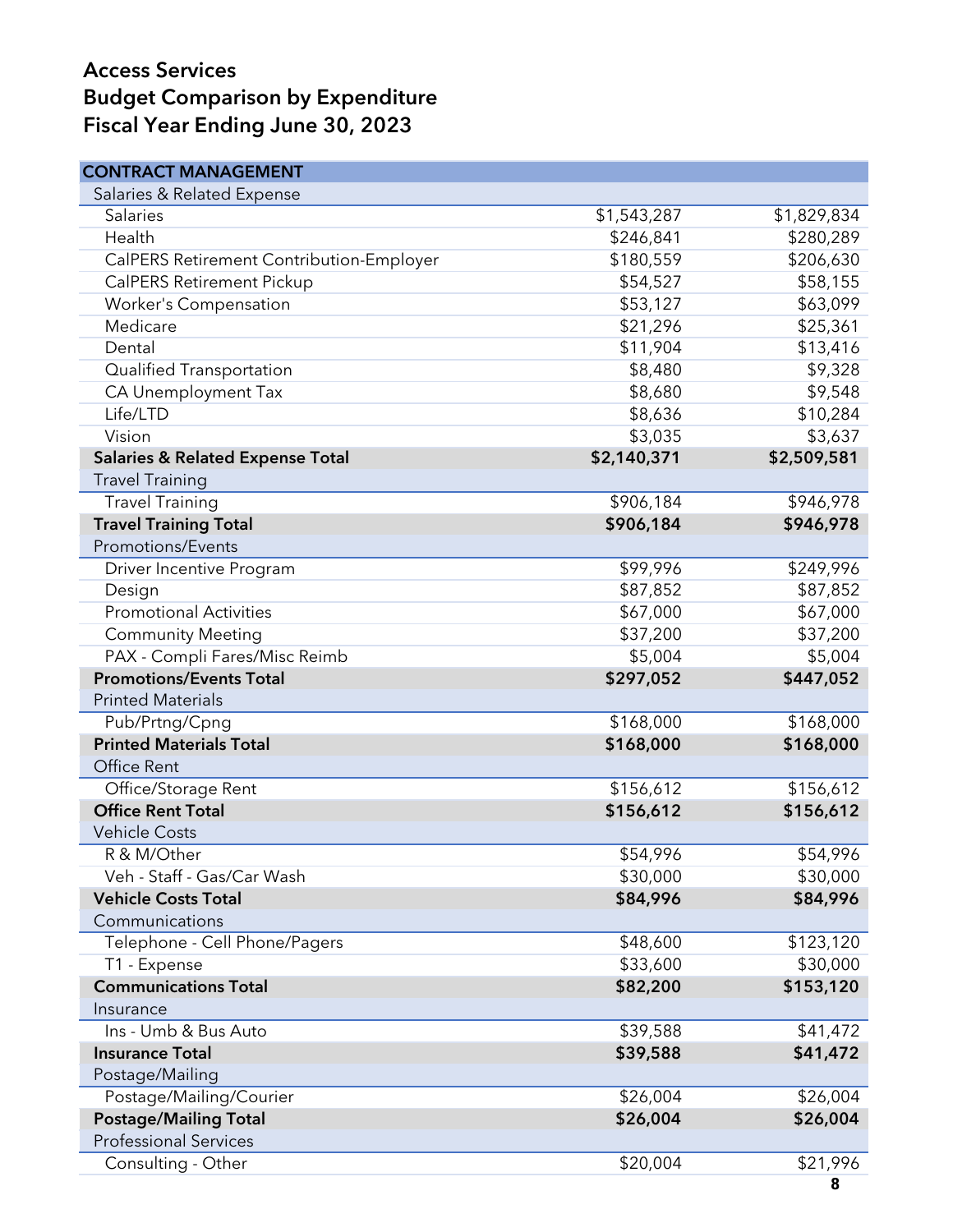| <b>Professional Services Total</b>          | \$20,004    | \$21,996    |
|---------------------------------------------|-------------|-------------|
| Other Related Employee Expense              |             |             |
| <b>Emergency Supplies</b>                   | \$18,000    | \$18,000    |
| <b>Other Related Employee Expense Total</b> | \$18,000    | \$18,000    |
| <b>Travel and Conference</b>                |             |             |
| <b>Travel and Conference</b>                | \$8,004     | \$8,004     |
| <b>Travel and Conference Total</b>          | \$8,004     | \$8,004     |
| Office/Kitchen Supplies                     |             |             |
| Office Supplies                             | \$5,004     | \$5,004     |
| Kitchen Supplies                            | \$1,776     | \$1,776     |
| <b>Office/Kitchen Supplies Total</b>        | \$6,780     | \$6,780     |
| Other Expense                               |             |             |
| <b>Professional Memberships</b>             | \$4,200     | \$4,200     |
| <b>Other Expense Total</b>                  | \$4,200     | \$4,200     |
| <b>Business Meetings &amp; Meals</b>        |             |             |
| <b>Business Meetings &amp; Meals</b>        | \$480       | \$480       |
| <b>Business Meetings &amp; Meals Total</b>  | \$480       | \$480       |
| <b>CONTRACT MANAGEMENT Total</b>            | \$3,958,475 | \$4,593,275 |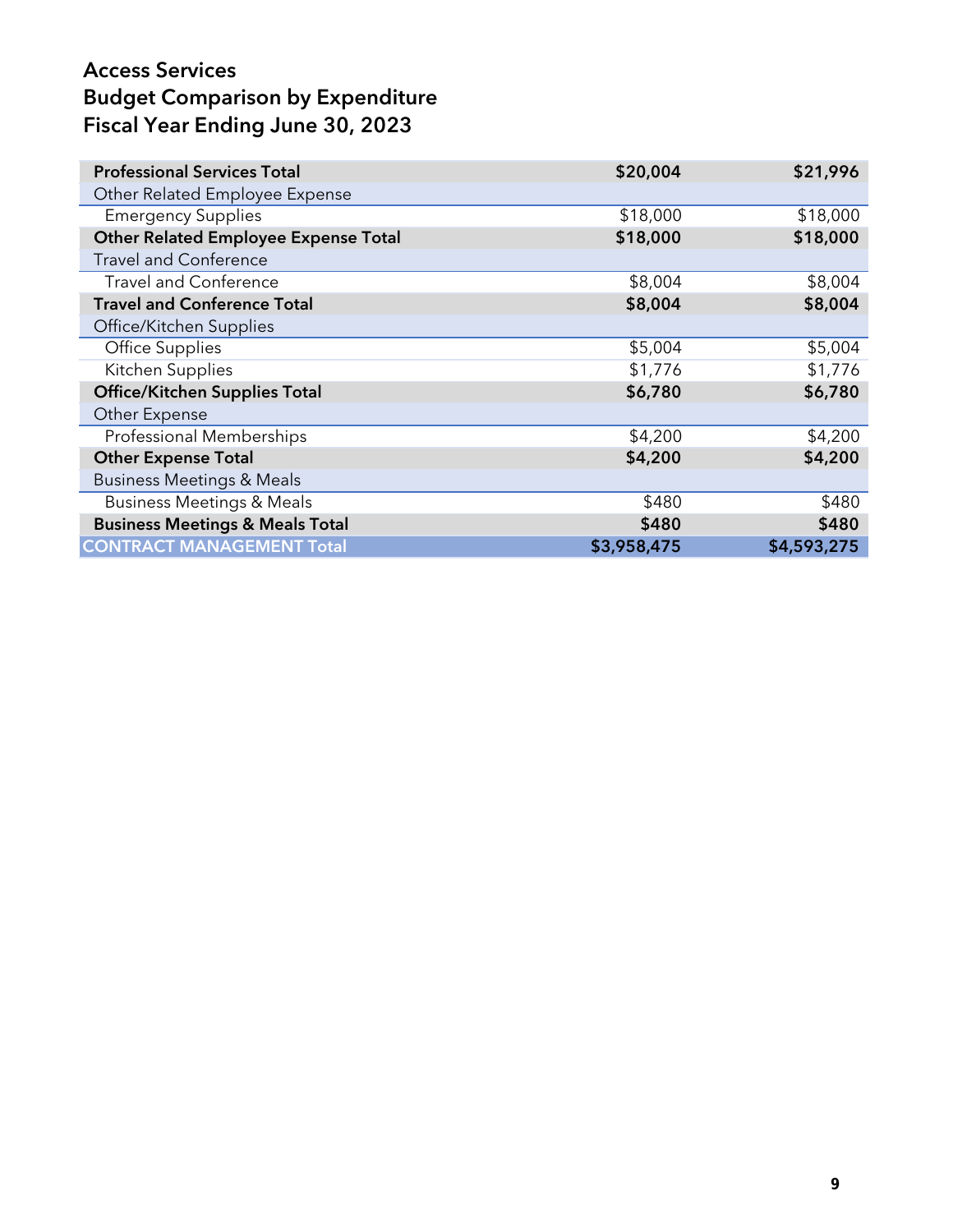| <b>ELIGIBILITY</b>                          |             |                |
|---------------------------------------------|-------------|----------------|
| <b>Eligibility and Appeals</b>              |             |                |
| Eligibility Interview                       | \$5,208,304 | \$5,404,025    |
| Appeal Interview                            | \$832,448   | \$830,419      |
| <b>Eligibility and Appeals Total</b>        | \$6,040,752 | \$6,234,443    |
| <b>Purchased Transportation</b>             |             |                |
| Certification                               | \$2,912,122 | \$3,459,775    |
| <b>Purchased Transportation Total</b>       | \$2,912,122 | \$3,459,775    |
| Office Rent                                 |             |                |
| Office/Storage Rent                         | \$438,756   | \$476,712      |
| Office Rent - Utilities                     | \$27,504    | \$27,504       |
| <b>Office Rent Total</b>                    | \$466,260   | \$504,216      |
| Salaries & Related Expense                  |             |                |
| Salaries                                    | \$313,345   | \$330,363      |
| Health                                      | \$47,882    | \$61,440       |
| CalPERS Retirement Contribution-Employer    | \$39,206    | \$40,176       |
| <b>CalPERS Retirement Pickup</b>            | \$23,614    | \$24,906       |
| Worker's Compensation                       | \$9,023     | \$9,516        |
| Medicare                                    | \$4,174     | \$4,399        |
| Dental                                      | \$2,681     | \$2,379        |
| CA Unemployment Tax                         | \$1,736     | \$1,736        |
| Qualified Transportation                    | \$1,696     | \$1,696        |
| Life/LTD                                    | \$1,692     | \$1,784        |
| Vision                                      | \$361       | \$434          |
| <b>Salaries &amp; Related Expense Total</b> | \$445,410   | \$478,828      |
| <b>Printed Materials</b>                    |             |                |
| <b>ID Badges</b>                            | \$315,000   | \$315,000      |
| Pub/Prtng/Cpng                              | \$90,000    | \$90,000       |
| <b>Printed Materials Total</b>              |             |                |
|                                             | \$405,000   | \$405,000      |
| Communications                              |             |                |
| 800 Line Service                            | \$196,001   | \$98,400       |
| T1 - Expense                                | \$35,400    | \$24,600       |
| Telephone - Cell Phone/Pagers               | \$16,200    | \$41,040       |
| <b>Communications Total</b>                 | \$247,601   | \$164,040      |
| Postage/Mailing                             |             |                |
| Postage/Mailing/Courier                     | \$219,996   | \$219,996      |
| <b>Postage/Mailing Total</b>                | \$219,996   | \$219,996      |
| <b>Tether Program</b>                       |             |                |
| Tether Program                              | \$163,438   | \$75,831       |
| <b>Tether Trips</b>                         | \$17,043    | \$17,908       |
| <b>Tether Pilot Program Total</b>           | \$180,481   | \$93,739       |
| Insurance                                   |             |                |
| Ins - Prof Liab                             | \$33,816    | \$33,816       |
| Ins - Umb & Bus Auto                        | \$22,320    | \$25,284       |
| Ins - 3rd Pty Empl Prac                     | \$13,548    | \$14,832       |
| Ins - Bus Auto/SIR                          | \$9,384     | \$10,272<br>10 |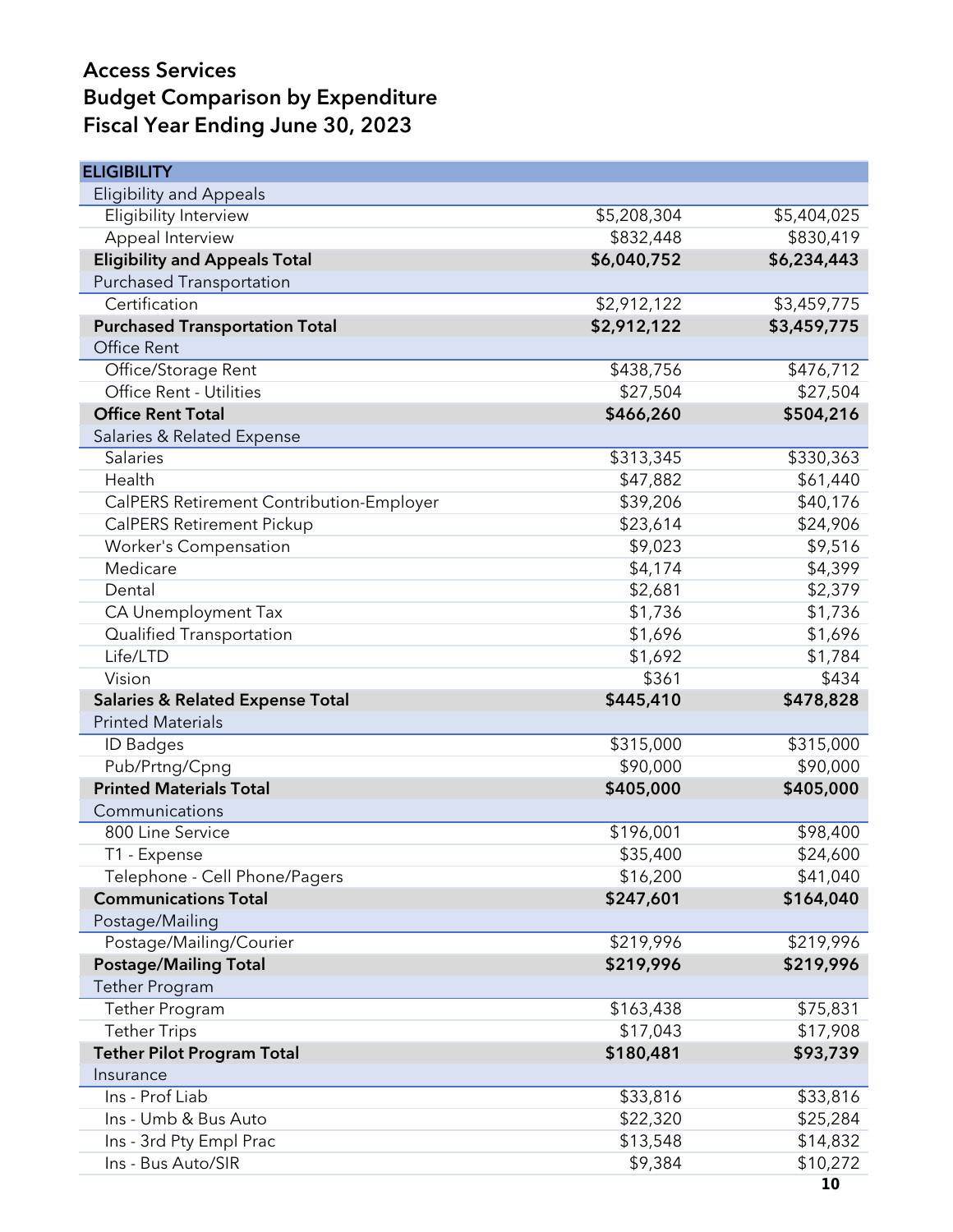| <b>Insurance Total</b>                     | \$79,068     | \$84,204     |
|--------------------------------------------|--------------|--------------|
| Repair & Maintenance                       |              |              |
| <b>Office Facilities</b>                   | \$24,000     | \$24,000     |
| Office Equipment                           | \$26,200     | \$26,200     |
| <b>Repair &amp; Maintenance Total</b>      | \$50,200     | \$50,200     |
| Promotions/Events                          |              |              |
| Metro Studio/Design                        | \$38,568     | \$38,568     |
| <b>Promotions/Events Total</b>             | \$38,568     | \$38,568     |
| <b>Professional Services</b>               |              |              |
| Interpretation/Translation                 | \$15,000     | \$15,000     |
| <b>Professional Services Total</b>         | \$15,000     | \$15,000     |
| Office/Kitchen Supplies                    |              |              |
| <b>Office Supplies</b>                     | \$5,004      | \$5,004      |
| Kitchen Supplies                           | \$336        | \$336        |
| <b>Office/Kitchen Supplies Total</b>       | \$5,340      | \$5,340      |
| <b>Travel and Conference</b>               |              |              |
| <b>Travel and Conference</b>               | \$2,496      | \$2,496      |
| <b>Travel and Conference Total</b>         | \$2,496      | \$2,496      |
| <b>Business Meetings &amp; Meals</b>       |              |              |
| <b>Business Meetings &amp; Meals</b>       | \$720        | \$720        |
| <b>Business Meetings &amp; Meals Total</b> | \$720        | \$720        |
| Other Expense                              |              |              |
| Professional Memberships                   | \$600        | \$600        |
| <b>Other Expense Total</b>                 | \$600        | \$600        |
| NW & Telecom Maintenance                   |              |              |
| Computer - Soft License/Maintenance        | \$0          | \$4,200      |
| <b>NW &amp; Telecom Maintenance Total</b>  | \$0          | \$4,200      |
| <b>ELIGIBILITY Total</b>                   | \$11,109,614 | \$11,761,365 |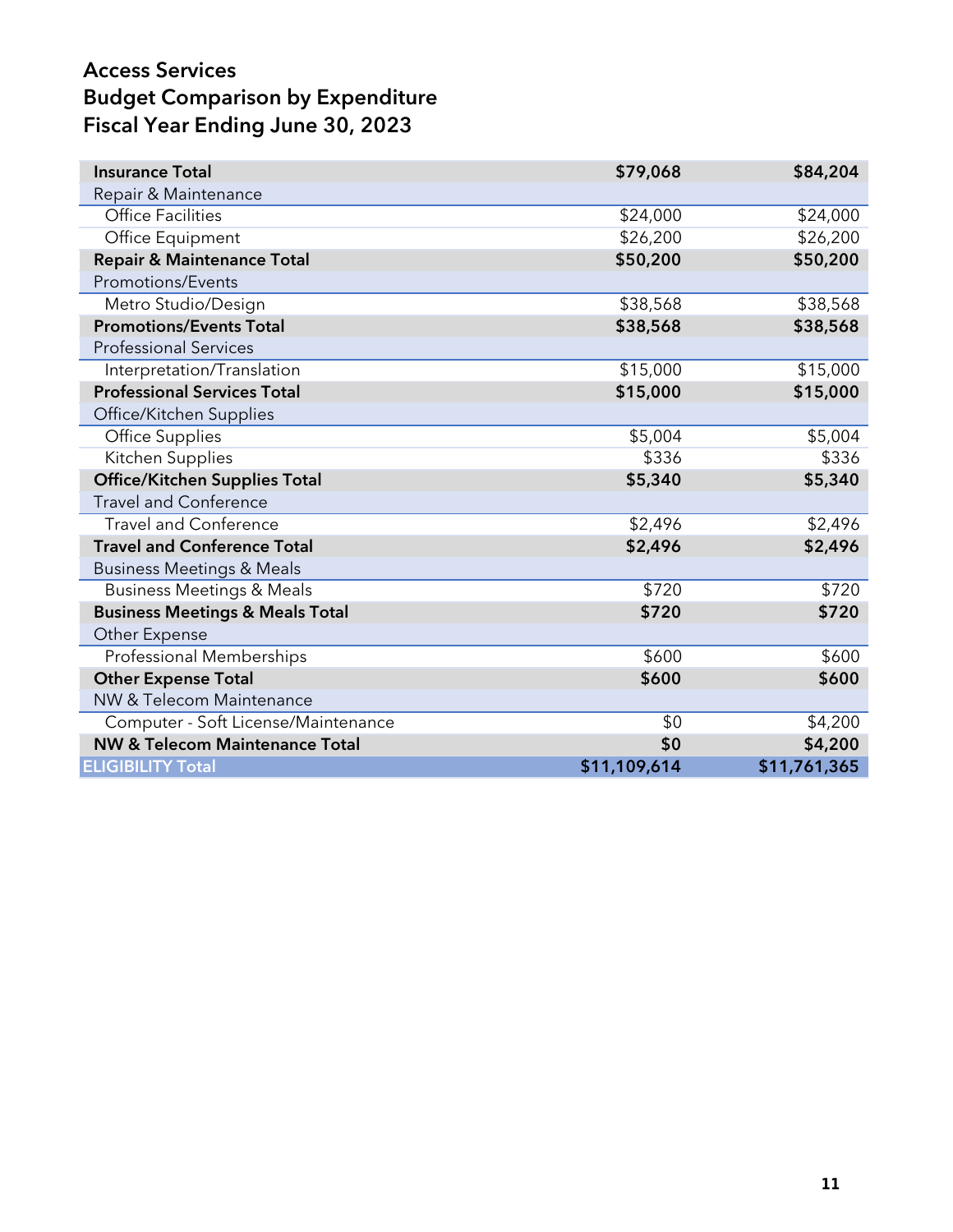| <b>CTSA</b>                                 |           |           |
|---------------------------------------------|-----------|-----------|
| Salaries & Related Expense                  |           |           |
| <b>Salaries</b>                             | \$326,968 | \$343,252 |
| Health                                      | \$63,546  | \$55,230  |
| CalPERS Retirement Contribution-Employer    | \$38,914  | \$39,670  |
| <b>CalPERS Retirement Pickup</b>            | \$12,944  | \$13,473  |
| Worker's Compensation                       | \$9,450   | \$9,922   |
| Medicare                                    | \$4,674   | \$4,935   |
| Dental                                      | \$2,570   | \$2,873   |
| Life/LTD                                    | \$1,895   | \$2,001   |
| CA Unemployment Tax                         | \$1,736   | \$1,736   |
| Qualified Transportation                    | \$1,696   | \$1,696   |
| Vision                                      | \$506     | \$434     |
| <b>Salaries &amp; Related Expense Total</b> | \$464,900 | \$475,222 |
| Other Expense                               |           |           |
| CTSA - Educ/Training Seminars               | \$30,000  | \$30,000  |
| CTSA - Paratransit Scholarship              | \$7,000   | \$7,000   |
| <b>Professional Memberships</b>             | \$600     | \$600     |
| <b>Other Expense Total</b>                  | \$37,600  | \$37,600  |
| Office Rent                                 |           |           |
| Office/Storage Rent                         | \$16,932  | \$16,932  |
| <b>Office Rent Total</b>                    | \$16,932  | \$16,932  |
| Communications                              |           |           |
| Telephone - Cell Phone/Pagers               | \$8,100   | \$20,520  |
| <b>Communications Total</b>                 | \$8,100   | \$20,520  |
| Postage/Mailing                             |           |           |
| Postage/Mailing/Courier                     | \$6,000   | \$6,000   |
| <b>Postage/Mailing Total</b>                | \$6,000   | \$6,000   |
| <b>Promotions/Events</b>                    |           |           |
| Design                                      | \$4,284   | \$4,284   |
| <b>Promotions/Events Total</b>              | \$4,284   | \$4,284   |
| Travel and Conference                       |           |           |
| <b>Travel and Conference</b>                | \$2,004   | \$2,004   |
| <b>Travel and Conference Total</b>          | \$2,004   | \$2,004   |
| Office/Kitchen Supplies                     |           |           |
| <b>Office Supplies</b>                      | \$1,500   | \$1,500   |
| Kitchen Supplies                            | \$108     | \$108     |
| <b>Office/Kitchen Supplies Total</b>        | \$1,608   | \$1,608   |
| <b>Business Meetings &amp; Meals</b>        |           |           |
| <b>Business Meetings &amp; Meals</b>        | \$1,200   | \$1,200   |
| <b>Business Meetings &amp; Meals Total</b>  | \$1,200   | \$1,200   |
| Insurance                                   |           |           |
| Ins - Umb & Bus Auto                        | \$1,128   | \$1,188   |
| <b>Insurance Total</b>                      | \$1,128   | \$1,188   |
| <b>CTSA Total</b>                           | \$543,756 | \$566,558 |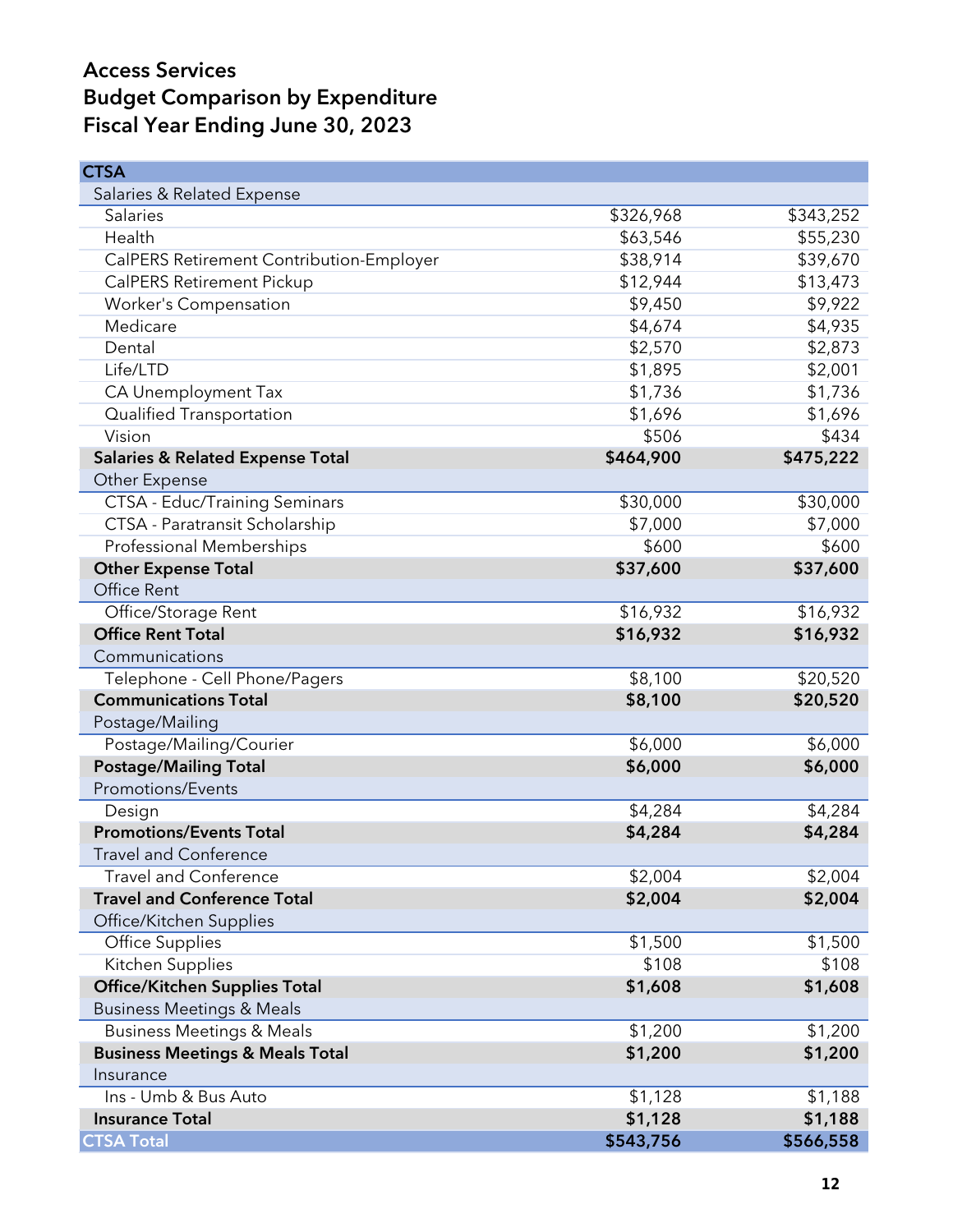| <b>ADMINISTRATION</b>                       |             |             |
|---------------------------------------------|-------------|-------------|
| Salaries & Related Expense                  |             |             |
| Salaries                                    | \$4,151,310 | \$4,588,702 |
| CalPERS Retirement Contribution-Employer    | \$481,410   | \$506,994   |
| Health                                      | \$480,532   | \$468,920   |
| CalPERS Retirement Pickup                   | \$154,212   | \$163,795   |
| Worker's Compensation                       | \$119,905   | \$128,860   |
| Medicare                                    | \$57,658    | \$63,880    |
| Dental                                      | \$34,524    | \$33,012    |
| Life/LTD                                    | \$23,381    | \$25,904    |
| <b>Educational Assistance</b>               | \$20,000    | \$20,000    |
| CA Unemployment Tax                         | \$15,624    | \$16,492    |
| Qualified Transportation                    | \$14,416    | \$15,264    |
| Vision                                      | \$4,432     | \$4,504     |
| <b>Salaries &amp; Related Expense Total</b> | \$5,557,404 | \$6,036,327 |
| <b>Professional Services</b>                |             |             |
| Consulting - Other                          | \$1,034,544 | \$1,134,672 |
| Legal Fees                                  | \$350,004   | \$429,996   |
| <b>Other Professional Services</b>          | \$96,000    | \$128,000   |
| Interpretation/Translation                  | \$3,600     | \$3,600     |
| <b>Professional Services Total</b>          | \$1,484,148 | \$1,696,268 |
| Network & Telecom Maintenance               |             |             |
| Network Support                             | \$290,109   | \$550,919   |
| Network Support - Consulting                | \$260,000   | \$342,000   |
| Computer - Soft License/Maintenance         | \$65,000    | \$428,000   |
| Computer - Website Development              | \$45,600    | \$141,000   |
| Computer - Supplies/Exp Equip               | \$26,000    | \$126,008   |
| Network & Telecom Maintenance Total         | \$686,709   | \$1,587,927 |
| Office Rent                                 |             |             |
| Office/Storage Rent                         | \$343,392   | \$343,392   |
| <b>Office Rent Total</b>                    | \$343,392   | \$343,392   |
| Insurance                                   |             |             |
| Ins - Directors & Officers                  | \$133,524   | \$146,244   |
| Ins - Umb & Bus Auto                        | \$26,016    | \$27,252    |
| Ins - Coml Genl Liab                        | \$25,452    | \$25,596    |
| Ins - Cyber Liability                       | \$24,396    | \$25,512    |
| Ins - Earthquake Coverage                   | \$12,480    | \$12,480    |
| Ins - Prof Liab                             | \$11,268    | \$11,268    |
| <b>Insurance Total</b>                      | \$233,136   | \$248,352   |
| Communications                              |             |             |
| Telephone - Cell Phone/Pagers               | \$42,380    | \$82,680    |
| Telephone                                   | \$25,000    | \$132,000   |
| Communications                              | \$36,000    | \$36,000    |
| T1 - Expense                                | \$14,400    | \$18,000    |
| 800 Line Service                            | \$17,150    | \$4,200     |
| <b>Communications Total</b>                 | \$134,930   | \$272,880   |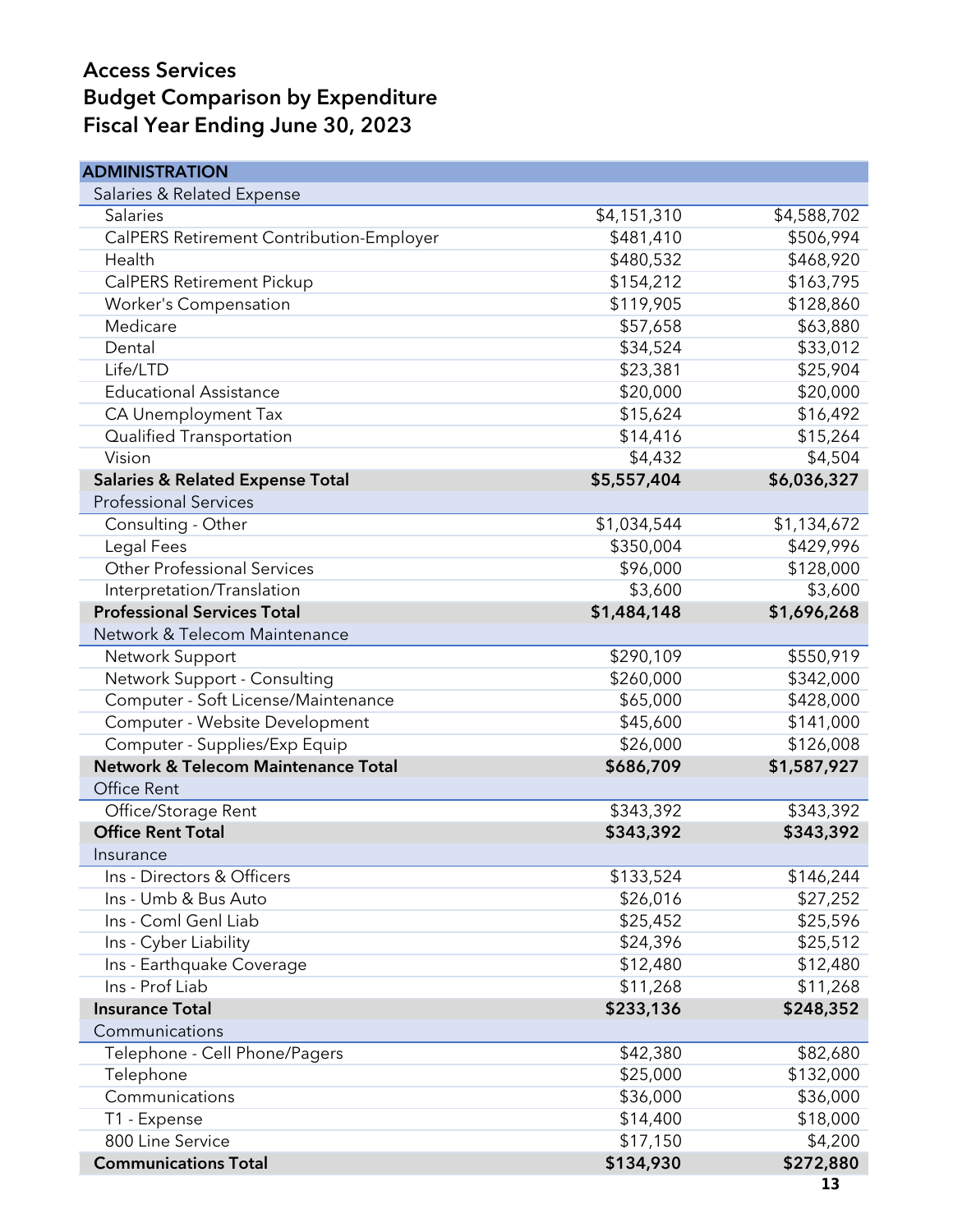| Other Related Employee Expense              |          |          |
|---------------------------------------------|----------|----------|
| <b>Payroll Processing Services</b>          | \$40,000 | \$40,000 |
| Empl Dev/Training/Appreciation              | \$45,000 | \$45,000 |
| <b>Recruitment Advertising &amp; Fees</b>   | \$8,000  | \$8,000  |
| Subscription/References                     | \$600    | \$600    |
| <b>Other Related Employee Expense Total</b> | \$93,600 | \$93,600 |
| Other Expense                               |          |          |
| <b>Banking Fees</b>                         | \$24,000 | \$24,000 |
| Miscellaneous                               | \$24,000 | \$24,000 |
| Professional Memberships                    | \$17,592 | \$17,592 |
| Equipment/Other Rental                      | \$8,488  | \$8,488  |
| Mileage and Parking                         | \$9,600  | \$9,600  |
| <b>Public Notice Advertising Expenses</b>   | \$600    | \$600    |
| <b>Other Expense Total</b>                  | \$84,280 | \$84,280 |
| <b>Travel and Conference</b>                |          |          |
| <b>Travel and Conference</b>                | \$70,008 | \$70,008 |
| <b>Travel and Conference Total</b>          | \$70,008 | \$70,008 |
| <b>Temporary Personnel</b>                  |          |          |
| Salaries - Temp                             | \$66,600 | \$66,600 |
| <b>Temporary Personnel Total</b>            | \$66,600 | \$66,600 |
| <b>Business Meetings &amp; Meals</b>        |          |          |
| <b>Annual Meeting</b>                       | \$36,000 | \$36,000 |
| <b>Business Meetings &amp; Meals</b>        | \$21,600 | \$21,600 |
| <b>Business Meetings &amp; Meals Total</b>  | \$57,600 | \$57,600 |
| Postage/Mailing                             |          |          |
| Postage/Mailing/Courier                     | \$41,400 | \$41,400 |
| <b>Postage/Mailing Total</b>                | \$41,400 | \$41,400 |
| <b>Board Compensation</b>                   |          |          |
| Board and Advisory Committee Compensation   | \$36,900 | \$36,900 |
| <b>Board Compensation Total</b>             | \$36,900 | \$36,900 |
| Promotions/Events                           |          |          |
| Design                                      | \$19,284 | \$19,284 |
| <b>Promotional Activities</b>               | \$12,000 | \$12,000 |
| <b>Promotions/Events Total</b>              | \$31,284 | \$31,284 |
| Office/Kitchen Supplies                     |          |          |
| <b>Office Supplies</b>                      | \$23,500 | \$23,500 |
| Kitchen Supplies                            | \$3,336  | \$3,336  |
| <b>Office/Kitchen Supplies Total</b>        | \$26,836 | \$26,836 |
| <b>Printed Materials</b>                    |          |          |
| Pub/Prtng/Cpng                              | \$12,504 | \$12,504 |
| <b>Printed Materials Total</b>              | \$12,504 | \$12,504 |
| Provision For Income Tax                    |          |          |
| Provision for Income Tax                    | \$12,000 | \$0      |
| <b>Provision For Income Tax Total</b>       | \$12,000 | \$0      |
| Repair & Maintenance                        |          |          |
| <b>Office Facilities</b>                    | \$2,400  | \$2,400  |
|                                             |          | 14       |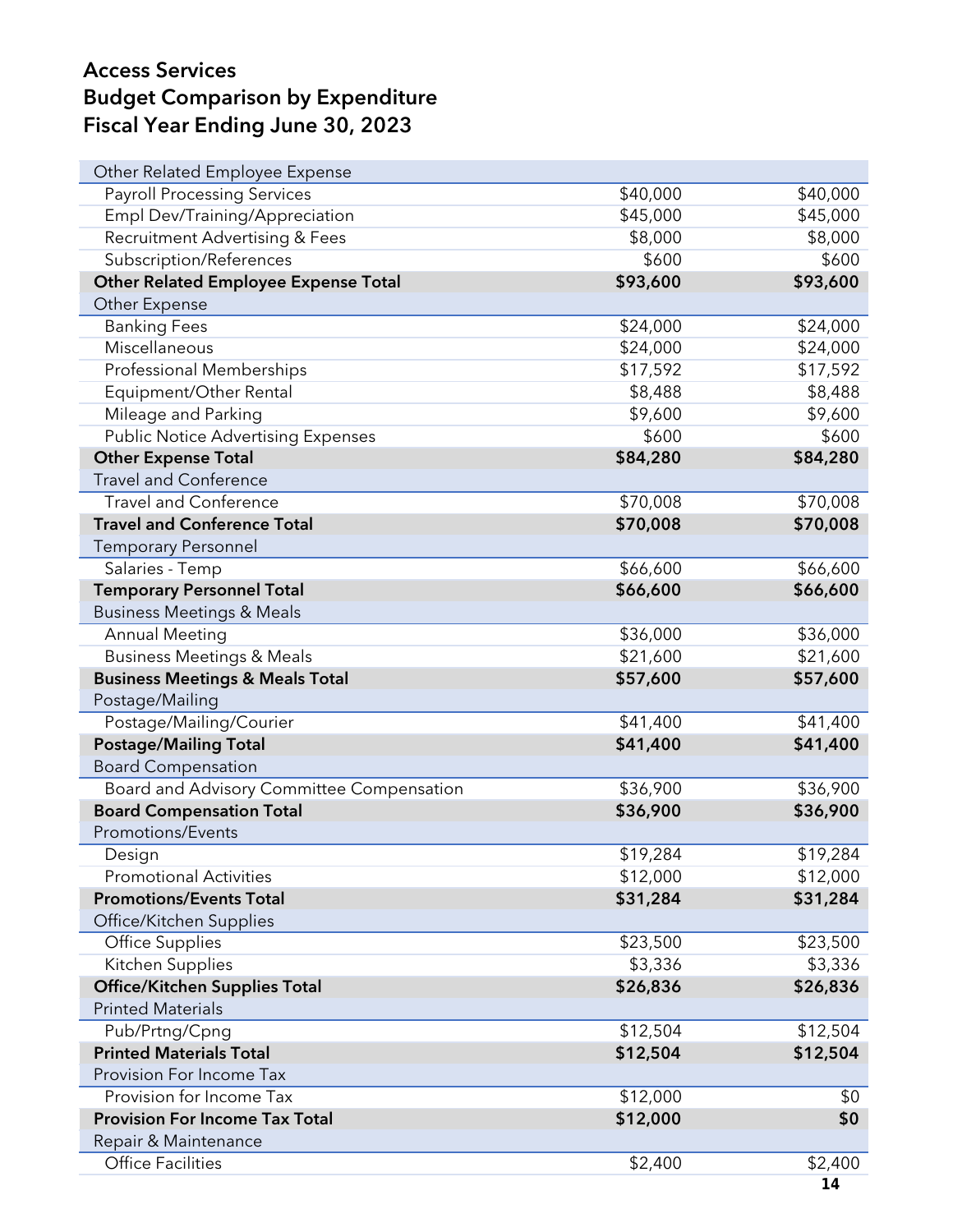| Office Equipment                      | \$3,600       | \$3,600       |
|---------------------------------------|---------------|---------------|
| <b>Repair &amp; Maintenance Total</b> | \$6,000       | \$6,000       |
| <b>ADMINISTRATION Total</b>           | \$8,978,732   | \$10,712,158  |
|                                       |               |               |
| <b>Grand Total</b>                    | \$203,055,843 | \$218,092,562 |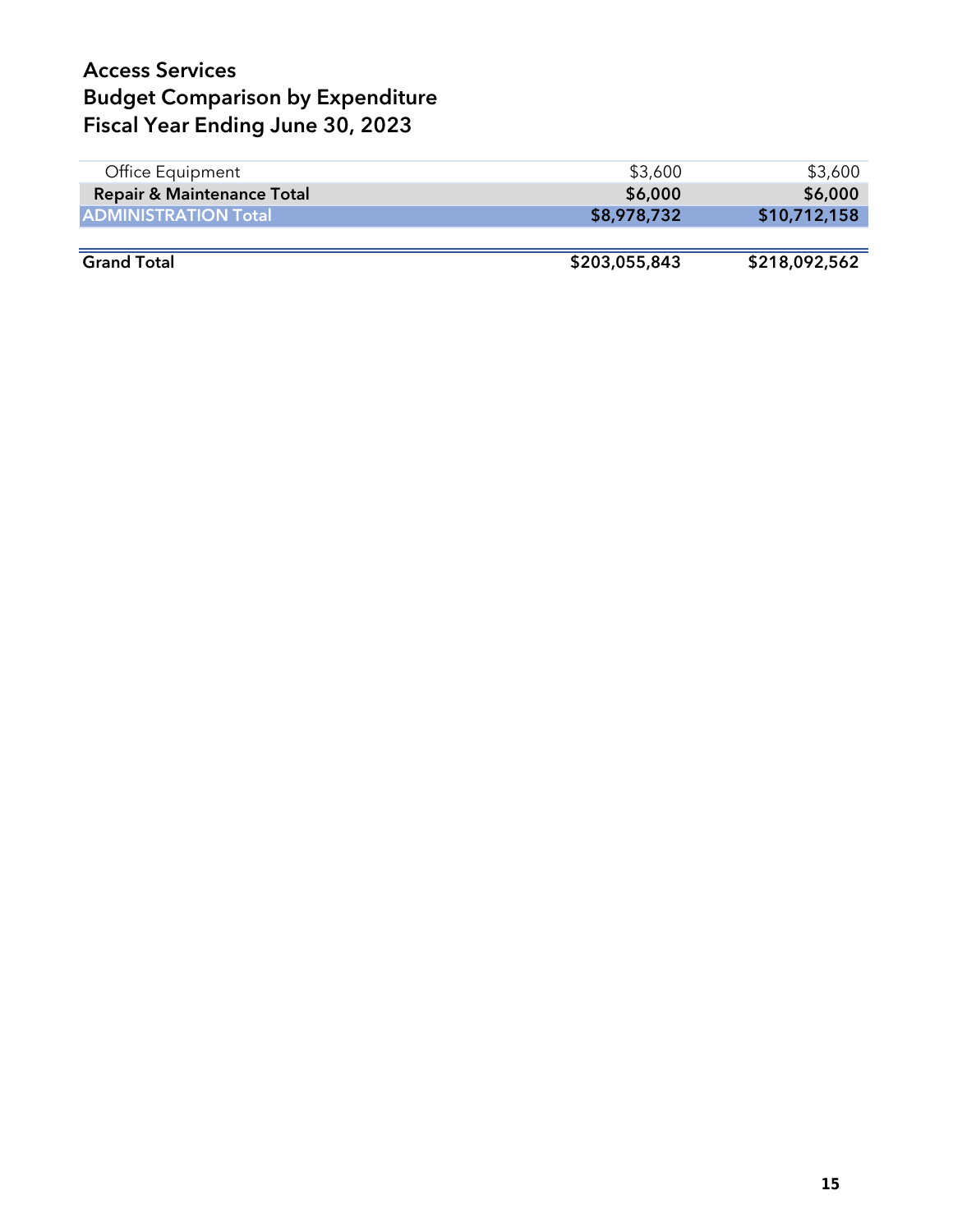#### Access ServicesPurchased Transportation Detail Fiscal Year Ending June 30, 2023

| <b>PAX by Region</b> | Jul-22  | <b>Aug 22</b> | sep 22  | Dct 22  | Nov-22  | Dec-22  | lan 23  | $Feb-23$ | Mar 23  |         | $M$ av $-23$ | un-23   | <b>TOTAL</b> |
|----------------------|---------|---------------|---------|---------|---------|---------|---------|----------|---------|---------|--------------|---------|--------------|
| Southern             | 89,638  | 89,819        | 92,401  | 99,890  | 88,372  | 93,285  | 97,360  | 95,444   | 108,195 | 110,442 | 113,398      | 107,129 | 1,185,374    |
| Eastern              | 70,120  | 72,231        | 71,222  | 76,992  | 69,754  | 77,919  | 82,577  | 77,256   | 85,786  | 87,344  | 90,332       | 84,252  | 945,786      |
| Northern             | 36,980  | 37,267        | 37,041  | 39,667  | 35,926  | 44,881  | 47,955  | 46,093   | 50,542  | 51,950  | 53,517       | 49,420  | 531,239      |
| West/ Central        | 43,906  | 44,483        | 43,917  | 47,185  | 43,481  | 46,504  | 49,191  | 47,328   | 52,482  | 52,322  | 54,361       | 50,789  | 575,948      |
| Antelope Valley      | 12,596  | 2.997         | 12,747  | 14,042  | 12,482  | 13,396  | 14,609  | 13,521   | 14.957  | 15,267  | 15,33'       | 14,194  | 166,140      |
| Santa Clarita        | 2,766   | 3,009         | 3,067   | 2,917   | 2,633   | 2,537   | 2,774   | 2,843    | 3,145   | 3,381   | 3,537        | 3,093   | 35,702       |
| Backup               |         |               |         |         |         |         |         |          | 46      |         |              | 43      | 510          |
| Total                | 256.038 | 259.845       | 260.435 | 280.736 | 252,690 | 278.566 | 294.503 | 282.529  | 315.152 | 320.755 | 330.530      | 308.919 | 3,440,699    |

| <b>Trips by Region</b>   | Jul 22     | <b>Aug-22</b> | Sep-22     | Oct-22    | <b>Nov-22</b> | <b>Dec-22</b> | Jan-23     | Feb-23     | Mar-23     | Apr $-23$  | $Mav-23$  | Jun-23     | <b>TOTAL</b> |
|--------------------------|------------|---------------|------------|-----------|---------------|---------------|------------|------------|------------|------------|-----------|------------|--------------|
| Southern                 | 72,750     | 72,897        | 74.993     | 81,071    | 71,723        | 75,710        | 79,017     | 77,462     | 87,811     | 89,635     | 92,034    | 86,946     | 962,048      |
| Eastern/Cert             | 54,708     | 56,355        | 55,568     | 60,070    | 54,422        | 60,793        | 64,427     | 60,276     | 66,931     | 68,147     | 70,477    | 65,734     | 737,907      |
| Northern                 | 29,149     | 29,376        | 29,197     | 31,267    | 28,319        | 35,377        | 37,800     | 36,333     | 39,839     | 40,949     | 42,185    | 38,955     | 418,747      |
| West/Central             | 33,983     | 34.430        | 33.992     | 36,522    | 33,654        | 35,994        | 38,074     | 36,632     | 40.621     | 40,497     | 42.076    | 39,311     | 445,785      |
| Antelope Valley          | 8,633      | 8,908         | 8,737      | 9,624     | 8,555         | 9,181         | 10,012     | 9,267      | 10,251     | 10,464     | 10,507    | 9,728      | 113,866      |
| Santa Clarita            | 2,530      | 2.752         | 2,805      | 2.667     | 2,408         | 2.320         | 2,537      | 2,600      | 2,876      | 3,092      | 3.235     | 2,828      | 32,651       |
| Backup                   |            | 38            | 40         | 42        | 42            | 44            |            | 44         | 46         | 48         | 54        | 43         | 510          |
| Total                    | 201.785    | 204,756       | 205,331    | 221,263   | 199,123       | 219,420       | 231,905    | 222,613    | 248,375    | 252,832    | 260,568   | 243,544    | 2,711,515    |
| <b>Contract RevMiles</b> | .902.991   | 1.930.550     | 1.935.219  | 2,086,282 | 1,878,014     | 2.074.640     | 2,192,555  | 2,103,644  | 2.346.468  | 2,388,273  | 2.461.598 | 2,301,037  | 25,601,272   |
| <b>Contract RevHrs</b>   | 96.175     | 97.498        | 97,835     | 105.442   | 94.886        | 104,660       | 110,561    | 106,229    | 118.545    | 120.649    | 124.356   | 116,273    | 1,293,108    |
| <b>Fare Revenue</b>      | 639,739 \$ | 648,585       | 650,705 \$ | 701,393   | 630,880       | 698,859       | 738,686 \$ | 709,325 \$ | 791,192 \$ | 805,880 \$ | 830,329   | 776,066 \$ | 8,621,638    |

| <b>Variable Costs by Region</b> | <b>Jul-22</b> | Aua-22         | Sep-22       | Dct-22         | <b>Nov-22</b> | <b>Dec-22</b> |      | Jan-23     | $Feb-23$      | $Mar-23$      | Apr-23       | $Mav-23$   | Jun-23        | <b>TOTAL</b> |
|---------------------------------|---------------|----------------|--------------|----------------|---------------|---------------|------|------------|---------------|---------------|--------------|------------|---------------|--------------|
| Southern                        | 3.176.604     | 3,183,005      | 3.374.376    | 7.190<br>3.647 | 3,227,849     | 3,406,978     |      | 3,555,174  | 3,484,028     | 3,949,158 \$  | 4,030,385    | ,138,390   | 3,911,334 \$  | 43,084,470   |
| Eastern                         | 2.528.406 \$  | 2.604.108 \$   | 2.567.514 \$ | 2.774.893 \$   | 2.514.814 \$  | 2,808,158 \$  |      | 2.975.253  | 2.783.116 \$  | 3,090,344 \$  | 3,320,853 \$ | 3.434.404  | 3,203,730 \$  | 34,605,593   |
| Northern                        | 423.988 \$    | .490.612 \$    | .481.243     | ,585,820       | 437,014 \$    | 1,792,719     |      | 1,914,666  | 1,839,595     | 2,017,281     | 2,072,786    | 2,135,322  | ,972,404 \$   | 21,163,449   |
| West/ Central                   | 1.502.033 \$  | ,521,653 \$    | .502.075 \$  | 1,613,489 \$   | 551,483 \$    | 1,659,045     |      | 1,754,315  | 1,687,295 \$  | 1,871,025 \$  | 865,038      | ,937,660   | ,810,672 \$   | 20,275,783   |
| Antelope Valley                 | 442.668 \$    | 456.441 \$     | 447.548 \$   | 492.353 \$     | 438.418 \$    | 470.162 \$    |      | 511.791    | 473.483 \$    | 523.729 \$    | 534.070 \$   | 560.751 \$ | 519.560 \$    | 5,870,973    |
| Santa Clarita                   | 153.016 \$    | 170.623 \$     | 173.774 \$   | 165.444        | 149.550 \$    | 144.266       |      | 157.503    | 161.088 \$    | 178.196 \$    | 191.288 \$   | 200,097 \$ | 175.182 \$    | 2,020,026    |
| Backup                          | $2.325$ \$    | $2.850$ \$     | $3.000$ \$   | $3.150$ \$     | $3.150$ \$    | 3.300         |      | 2.850      | 3.300         | $3.450$ \$    | $3.600$ \$   | $4.050$ \$ | $3.225$ \$    | 38,250       |
| Eastern - CERT                  | 279.593 \$    | 283.300 \$     | 272.570 \$   | 284.861        | 259.108 \$    | 250.037       |      | 270.326    | 285.836 \$    | 293.737 \$    | 289.153 \$   | 307.896    | 277.169 \$    | 3,353,587    |
| Antelope Valley - CERT          | 8.901         | $9.046$ \$     | 8.611        | $9.118$ \$     | 8.032         | 7.598         |      | 8.467      | 9.190         | $9.552$ \$    | 8.829 \$     | 10.106     | 8.738 \$      | 106,188      |
| Total                           | 9.517.532 \$  | $9.721.638$ \$ | 9.830.711    | 10.576.316 \$  | 9,589,418 \$  | 10,542,263    | - 55 | 11,150,345 | 10,726,932 \$ | 11,936,473 \$ | 12,316,001   | 12.728.676 | 11.882.015 \$ | 130,518,320  |

| <b>Fixed Costs by Region</b>          | Jul-22       | <b>Aug-22</b> | Sep-22       | Dct-22     |      | <b>Nov-22</b> |      | Dec-22     |      | Jan-23       | $Feb-23$     | Mar-23       | Apr-23       | <b>Mav-23</b> |      | <b>Jun-23</b> |      | <b>TOTAL</b> |
|---------------------------------------|--------------|---------------|--------------|------------|------|---------------|------|------------|------|--------------|--------------|--------------|--------------|---------------|------|---------------|------|--------------|
| Southern                              | 1.089.410 \$ | ,089,410      | 120,797      | .120.797   |      | ,120,797      |      | ,120,797   |      | ,120,797     | 1.120.797 \$ | 120,797 \$   | 120.797      | 120,797       |      | ,120,797      |      | 13,386,790   |
| Eastern                               | 895.479 \$   | 895.479 \$    | 895.479 \$   | 895,479 \$ |      | 895.479       | - 55 | 895,479    |      | 895.479 \$   | 895.479 \$   | 895,479 \$   | 931.156 \$   | 931,156 \$    |      | 931.156 \$    |      | 10,852,779   |
| Northern                              | 784.430 \$   | 851.850 \$    | 851.850      | 851,850 \$ |      | 851.850 \$    |      | 851,850    |      | 851,850 \$   | 851,850 \$   | 851.850 \$   | 851,850 \$   | 851,850 \$    |      | 851,850       | - 55 | 10,154,780   |
| West/ Central                         | 532.335 \$   | 532.335 \$    | 532.335 \$   | 532,335    |      | 556.822 \$    |      | 556,822    |      | 556.822 \$   | 556.822 \$   | 556.822 \$   | 556.822 \$   | 556,822       |      | 556,822 \$    |      | 6,583,919    |
| Antelope Valley                       | 402.828 \$   | 402.828 \$    | 402.828 \$   | 402.828 \$ |      | 402,828 \$    |      | 402,828    |      | 402,828 \$   | 402.828 \$   | 402.828 \$   | 402.828 \$   | 429.622 \$    |      | 429,622 \$    |      | 4,887,524    |
| Santa Clarita                         | 43.383 \$    | 44.685 \$     | 44.685       | 44.685     |      | 44.685        |      | 44.685     |      | 44.685       | 44.685 \$    | 44.685 \$    | 44.685       | 44.685 \$     |      | 44.685 \$     |      | 534,916      |
| Total                                 | 3.747.865    | 3.816.587 \$  | 3.847.974 \$ | 3.847.974  | - 55 | 3.872.461     | - 5  | 3.872.461  |      | 3,872,461 \$ | 3.872.461 \$ | 3,872,461 \$ | 3.908.138 \$ | 3.934.932 \$  |      | 3.934.932 \$  |      | 46,400,708   |
|                                       |              | 95.761 \$     | 95.761 \$    |            |      | 95.761        |      |            |      | 95.761 \$    | 95.761 \$    | 95.761 \$    | 95.761 \$    | 95.761        |      | 95.761        |      |              |
| <b>Misc Expense</b>                   | 95.761       |               |              | 95,761     | - S  |               | - S  | 95.761     | - \$ |              |              |              |              |               | - \$ |               | - \$ | 1,149,132    |
| <b>Fuel Surcharge</b>                 | 70.739       | 72,008 \$     | 72,385       | 77,123 \$  |      | 69,393        | - \$ | 75,801     | - \$ | 80,535       | 78.054 \$    | 86,913 \$    | 88,838 \$    | 91,475 \$     |      | 84,908 \$     |      | 948,173      |
| <b>Total Purchased Transportation</b> | 13.431.898   | 13.705.994    | 13,846,831   | 14.597.174 |      | 13.627.034    |      | 14.586.286 |      | 15.199.102   | 14.773.209   | 15,991,608   | 16,408,738   | 16.850.844    |      | 15,997.616    |      | 179,016,334  |